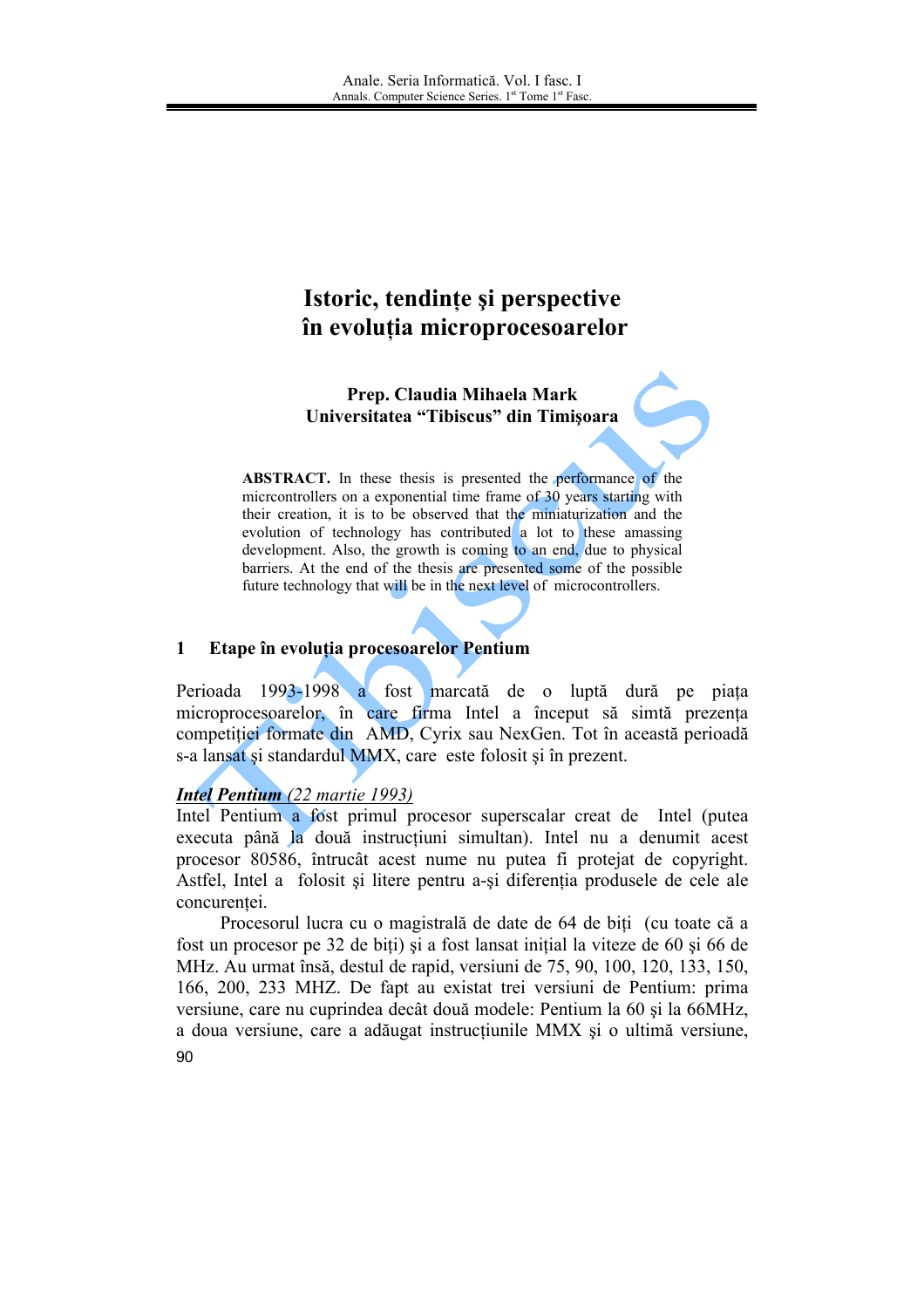care a micsorat distanta dintre tranzistoare permitând astfel viteze mai mari, care au ajuns până la 233MHz.

Intel Pentium a fost primul microprocesor pentru PC-uri care putea să calculeze mai mult de 100MIPS (milioane de instrucțiuni pe secundă). Tot pentru prima oară era posibilă construirea unor sisteme care să lucreze cu 2 procesoare în paralel (sisteme multiprocesor). Microprocesorul de la Intel avea 16Kb de cache încorporati în pastila de siliciu.

### **AMD K5 / Nexgen Nx586 (1995)**

Firma AMD a reacționat după doi ani, prin lansarea unui procesor comparabil, ca viteză, cu Intel Pentium. În 1995 a produs, totuși, primul său procesor care era conceput integral de către companie, nemaifiind o simplă clonă a procesoarelor Intel.

Acest procesor s-a numit K5 și avea viteze de la 75 la 166 MHz. Cu toate acestea, nu era un procesor mai rapid decât cele de la Intel, în plus, având o unitate de calcul în virgulă mobilă destul de slabă (ca și Cyrix de altfel). Una din inovatiile aduse de K5 era faptul că instructiunile x86 erau transformate intern în ROP (Risc OPerations). Aceste operații RISC se puteau executa în nucleul RISC al procesorului, care era mult mai rapid.

În acelasi timp compania Nexgen lansa primul sau procesor: Nx586. Complexitatea procesorului K5 a dus la frecvente destul de mici, ceea ce a impus firmei AMD să cumpere compania Nexgen, care tocmai terminase design-ul noului său procesor, Nx686. Acest design a fost, ulterior, folosit de AMD în următoarea sa familie de procesoare, pe care avea să o lanseze în 1997.

#### Cyrix 6x86 (Octombrie 1995)

Acest chip era produs initial de către IBM, dat fiind că Cyrix nu avea unităti de asamblare de procesoare, însă ulterior, odată cu achizitionarea Cyrix de către National Semiconductor, a fost produs chiar de către compania Cyrix.

Procesorul a avut un succes destul de mare, întrucât era mai rapid decât un Intel Pentium la aceeasi frecventă. De altfel, pentru a-l putea compara cu procesoarele de la Intel, specialistii de la Cyrix au inventat ceea ce s-a numit ulterior P-Rating. De exemplu, procesorul Cyrix 6x86 care functiona la 150 de MHz a fost denumit 6x86PR200, ceea ce însemnă că era comparabil ca viteza cu un Pentium la 200.

Unul din marile dezavantaje ale acestui procesor a fost însă viteza foarte mică a calculelor în virgulă mobilă. Cu toate acestea, în aplicațiile de tip office s-a dovedit cel putin la fel de rapid ca si un Pentium.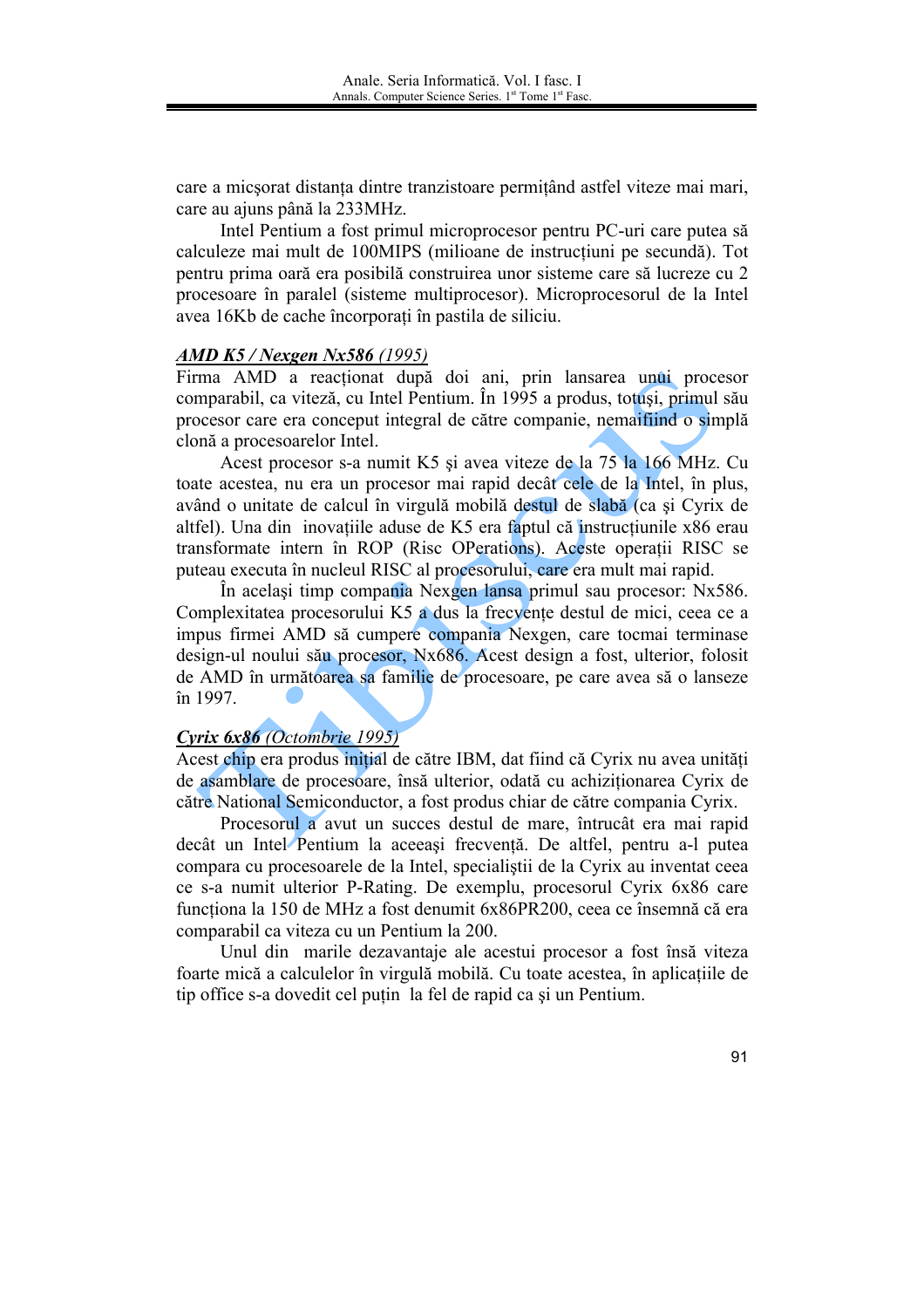## **Intel Pentium Pro** (1 noiembrie 1995)

Acest procesor a fost una dintre cele mai mari inovatii tehnice produse de Intel până acum. Procesorul îngloba, pentru prima oară în istorie, pe lângă cache-ul Level1 de 8k pentru date și 8k pentru instrucțiuni, și un cache Level2 de 256Kb sau 512Kb.

Procesorul folosea un sistem complex de predicție a ramurii de executie (branch prediction) și executie speculativă (speculative execution) în momentul în care executia programului ajungea la o bifurcatie, ramura corectă nu era știută până în momentul în care se execută instrucțiunea condițională; pentru ca procesorul să nu aștepte până în acea clipă, se alegea una din cele două ramuri și se începea execuția instrucțiunilor respective; daçã se dovedea că ramura aleasă a fost cea corectă aceasta însemna un câștig important de viteză.

Acest microprocesor transforma instructiunile x86 în microoperatii care erau mai mici si mai rapide. Acest lucru, cu toate că avea ca rezultat o viteză mai mare a instrucțiunilor de 32 de biți, a dus la performanțe mai slabe în sistemele de operare care mai contineau cod pe 16 biti. Acesta a fost unul din motivele performanței mai mici, comparabil cu Intel Pentium în Windows 95, de exemplu.

## **Intel Pentium MMX (Ianuarie 1997)**

MMX nu înseamnă MultiMedia eXtension așa cum s-ar înțelege inițial; Intel a declarat că înseamnă Matrix Math eXtension. Acesta reprezintă un standard introdus de Intel care aduce câteva noi instructiuni ce usurau, în principal, calculele matematice cu vectori.

## **AMD K6 (Aprilie 1997)**

Ca urmare a cumpărării firmei Nexgen, AMD a reușit să lanseze un nou procesor, K6, care avea viteze de la 166 la 266 MHz. Politica AMD a fost ca procesoarele sale să se vândă la aproape jumătate din pretul la care se vindeau procesoarele Intel. K6 încorpora instrucțiuni MMX (a căror licență a cumpărat-o de la Intel) devenind astfel un concurent pentru procesoarele Intel Pentium MMX.

## Cyrix 6x86MX (30 Mai 1997)

6x86MX a adus nou extensiile MMX, precum si viteze de ceas mai mari decât precedentele chip-uri de la Cyrix. Astfel cel mai performant model era 6x86MX PR266, care rula la 233MHz. De asemenea, mărimea memoriei cache Level2 s-a mărit de patru ori față de 6x86, ajungând la 64Kb.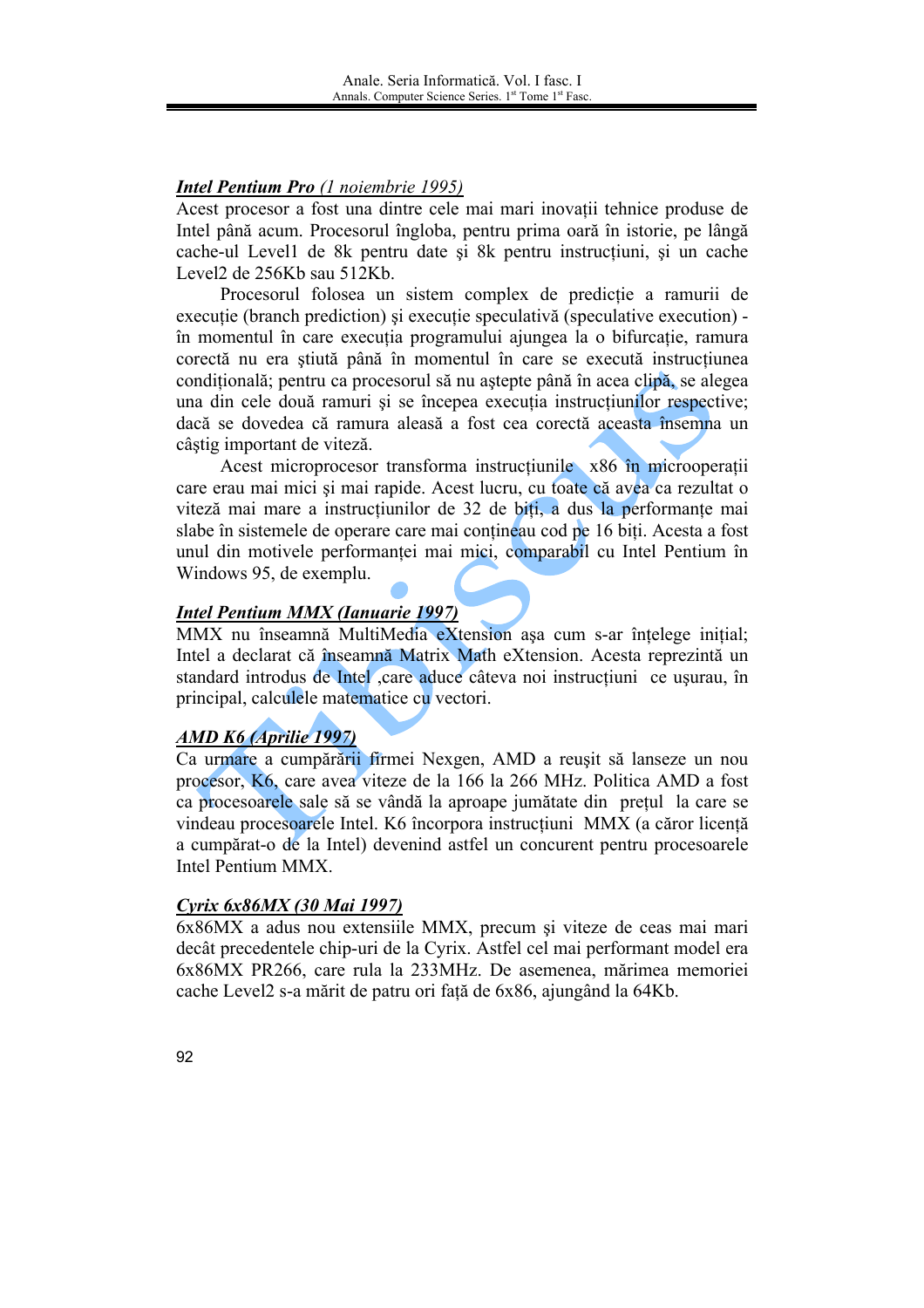## Cyrix MII (14 Aprilie 1998)

Această versiune a chip-ului 6x86 a îmbunătățit puțin performanța FPU și a atins viteze mai mari, ajungând la 300MHz (PR433). De asemenea, viteza bus-ului a ajuns la 100MHz.

## Cyrix MediaGX (1998)

MediaGX a reprezentat încercarea lui Cyrix de a produce un chip care să integreze atât functiile de sunet si video, cât si controller-ul de memorie si CPU-ul în sine. Scopul acestui chip a fost acela de a putea produce computere foarte ieftine și, la vremea aceea, deja se vorbea de calculatoare sub 500\$ (ceea ce era foarte puțin la acea dată) construite în jurul lui MediaGX. Cu toate acestea, nici unul din marii producători de computere nu a adoptat această soluție, astfel încât procesorul acesta, deși revolutionar, nu a avut deloc succesul scontat.

#### $\overline{2}$ **Procesoarele Cyrix**

## Arhitectura x86

Compania Cyrix este unul dintre furnizorii de bază ai solutiilor bazate pe microprocesoare, care a introdus noi standarde pe piața calculatoarelor personale. În ultimii zece ani, Cyrix a dezvoltat aproape o duzină de procesoare originale folosite în milioane de calculatoare din întreaga lume.

Fuziunea, din noiembrie 1997, cu National Semiconductor a avut două componente benefice pentru Cyrix: capacitatea de producție la nivel mondial a National Semiconductor și infrastructura necesară acestei producții.

Primul produs Cyrix a fost un coprocesor matematic destinat creșterii vitezei de realizare a calculelor matematice. Succesul acestui coprocesor matematic a permis companiei Cyrix să distribuie, începând cu 1992, primul procesor din familia x86. Compania a dezvoltat rapid o linie de productie pentru procesoarele 486, și apoi pentru procesoarele din generatia a cincea 5x86, un CPU pentru sistemele PC (mobile și desktop). În 1995, Cyrix a introdus procesorul din generația a șasea, 6x86, un procesor superscalar, bazat pe o superbandă de asamblare; în iunie 1997, a introdus procesorul MMX 6x86MX, iar în 1998 a apărut procesorul MII.

## **Procesorul Cyrix 5x86**

Familia de procesoare 5x86 reprezintă o nouă generatie, pe 64 de biti, compatibilă x86.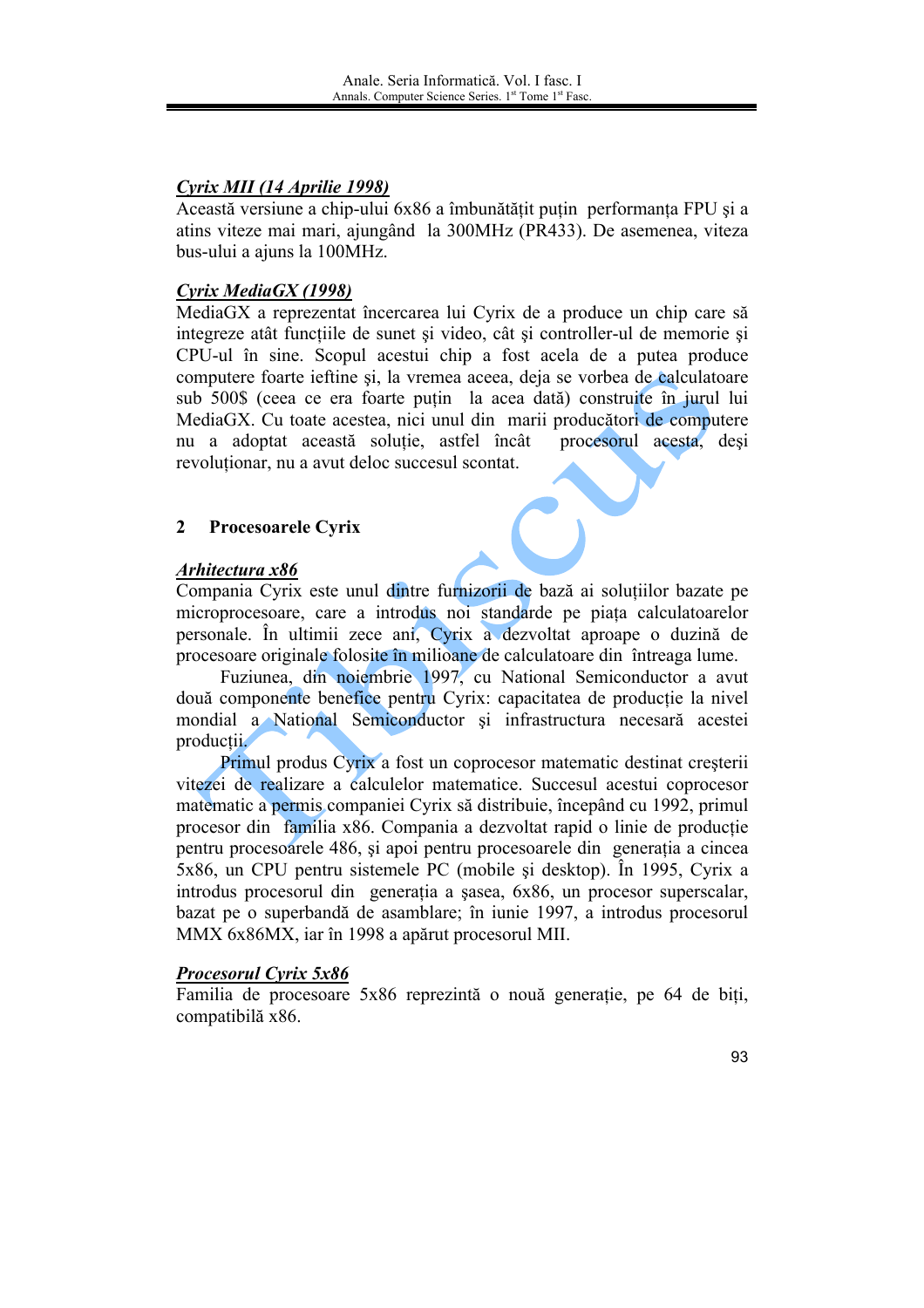Unitatea centrală se bazează pe o bandă de asamblare cu sase niveluri, putând executa o instructiune într-un impuls de tact. Unitatea centrală 5x86 este divizată în următoarele blocuri functionale:

- unitatea pentru numere întregi (Integer Unit IU)
- unitatea în virgulă flotantă (Floating Point Unit FPU)
- unitatea cache (Write-Back Cache)
- unitatea pentru gestiunea memoriei (Memory Management Unit -**MMU**
- unitatea de interfată cu magistrala (Bus Interface Unit BIU).

Unitatea pentru numere întregi contine:

- tamponul pentru instrucțiuni (Instruction Buffer IB)
- unitatea de aducere a instrucțiunii (Instruction Fetch Unit IF)
- unitatea de decodificare a instructiunii (Instruction Decoder Unit - $ID$ ).

Instrucțiunile sunt executate în unitatea pentru numere întregi sau în unitatea de calcul în virgulă flotantă. Cache-ul contine cele mai recent utilizate date și instrucțiuni și asigură accesul rapid la aceste date din partea IU și FPU.

Când apare o cerere de acces la o locație din memoria externă, MMU calculează adresa fizică pe care o trimite unitatii de interfață cu magistrala, care asigură interfațarea unitații centrale cu memoria externă și celelalte circuite de pe placa de bază.

Unitatea pentru numere întregi citește, decodifică și execută intructiunile într-o bandă de asamblare cu sase niveluri:

- nivelul de aducere al codului instructiunii (Instruction Fetch IF) citeste din cache codul instrucțiunii următoare și îl trimite spre decodificare nivelului următor din banda de asamblare. Se pot citi până la 128 de octeti într-un impuls de tact;
- nivelul de decodificare a instructiunii (Instruction Decode ID) evaluează șirul de octeți primit de la nivelul IF, determinând numărul de octeti pentru fiecare instructiune și tipul acesteia, pe care apoi le decodifică la viteza de o instrucțiune într-un impuls de tact;
- primul nivel de calcul al adresei (Address Calculation 1 AC1) dacă  $\equiv$ instructiunea are un operand în memorie, acest nivel calculează adresa de memorie liniară pentru instructiune:
- al doilea nivel de calcul al adresei (Address Calculation 2 AC2) - $\equiv$ realizează toate funcțiile de gestionare a memoriei, accesarea cacheului si a registrelor. Daçă detectează o instructiune în virgulă flotantă. aceasta este trimisă pentru execuție unității în virgulă flotantă;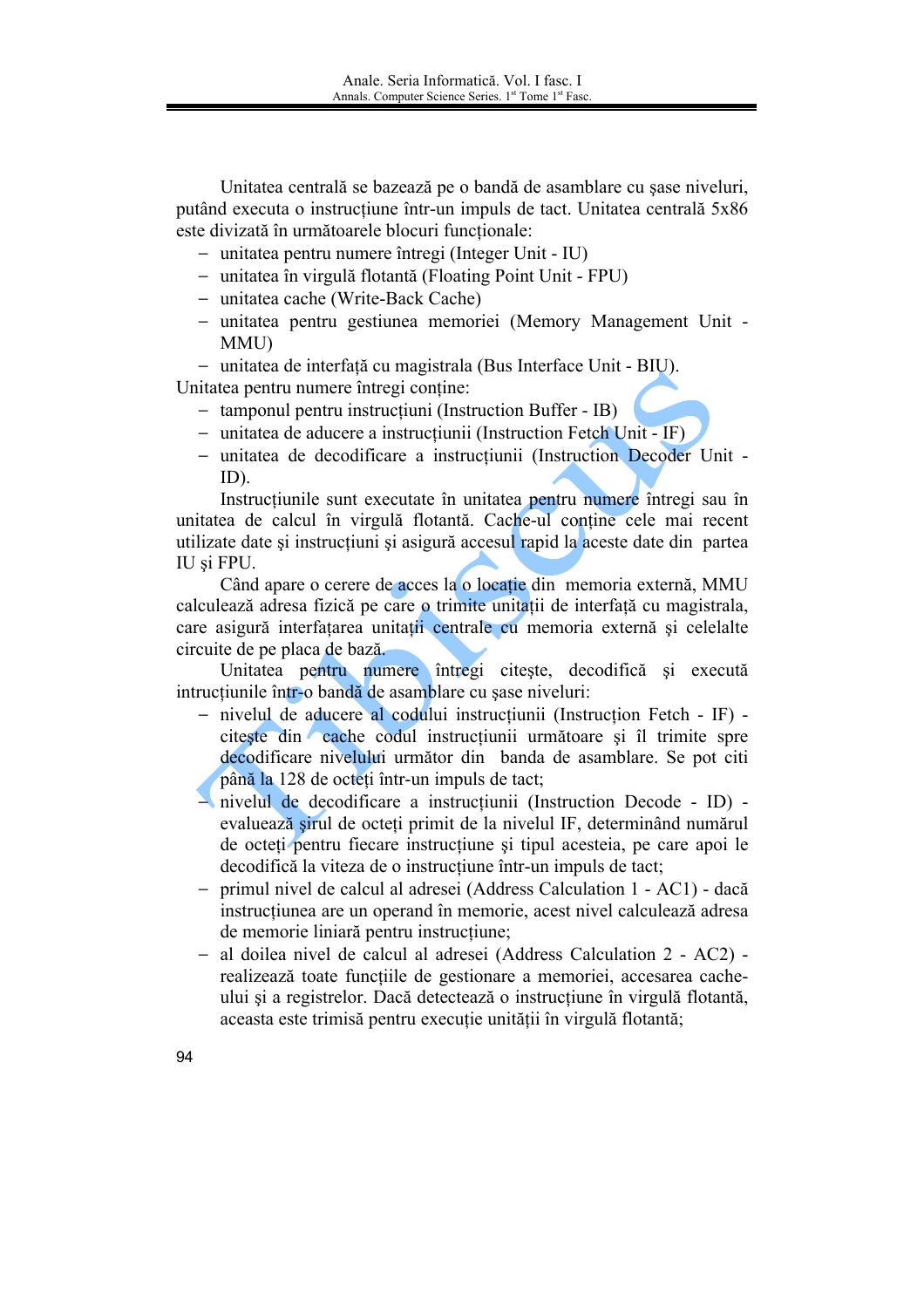- nivelul de executie (Execution EX) execută instructiunea folosind operanzii furnizați de nivelurile pentru calculul adresei;
- nivelul write-back (WB) ultimul nivel din IU, actualizează setul de registre sau trimite rezultatul unitătii de interfată cu memoria (Load/Store Unit) din MMU.

### Unitatea cache

Procesorul Cyrix 5x86 contine un cache unificat pentru date și instrucțiuni de 16Kb, set-asociativ pe patru căi, organizat pe 1024 de linii. Scrierile în cache se fac prin metoda write-back. Memoria cache este organizată în patru bancuri a câte 256 linii fiecare, cu 16 octeti pe linie. Fiecare linie cache are asociat câte un tag pe 21 de biți și un bit de valid (arată dacă linia conține informații valide sau nu). Pe lângă acești biți, fiecare linie mai contine încă patru biti care indică dacă continutul liniei a fost modificat (dirty bits), câte unul pentru fiecare dublu-cuvânt din linie. Acesti ultimi patru biti permit marcarea independentă a fiecărui dublu-cuvânt ca fiind modificat, în loc de a marca întreaga linie ca fiind modificată.

### Unitatea de gestionare a memoriei

MMU translatează adresele liniare furnizate de IU în adrese fizice, pentru a putea fi folosite de unitatea cache și unitatea de interfață cu magistrala. Mecanismul de paginare este cel standard x86.

Unitatea pentru gestionarea memoriei mai contine un bloc (Load/Store Unit) care planifică accesele la memoria cache și memoria externă și implementează următoarele concepte: -reordonarea citirilor și scrierilor conferă o prioritate mai mare citirilor din memorie față de scrierile în memorie, -evitarea citirilor din memorie - elimină citirile inutile din memorie prin folosirea datelor existente deja în unitatea centrală (în cazul dependentelor de tipul citire după scriere).

Controlul ramificatiilor, prezicerea ramificatiilor, dependentele între date, unitatea în virgulă flotantă, unitatea de interfață cu magistrala vor fi prezentate la procesorul 6x86.

## **Procesorul Cyrix 6x86**

Procesorul Cyrix 6x86 este cel mai performant dintre procesoarele de generatia a sasea compatibile x86. Îmbunătătirea performantelor este realizată prin utilizarea unei arhitecturi superscalare, bazate pe o superbandă de asamblare.

Cyrix 6x86 este un procesor superscalar, deoarece contine două benzi de asamblare separate ce permit procesarea mai multor instructiuni în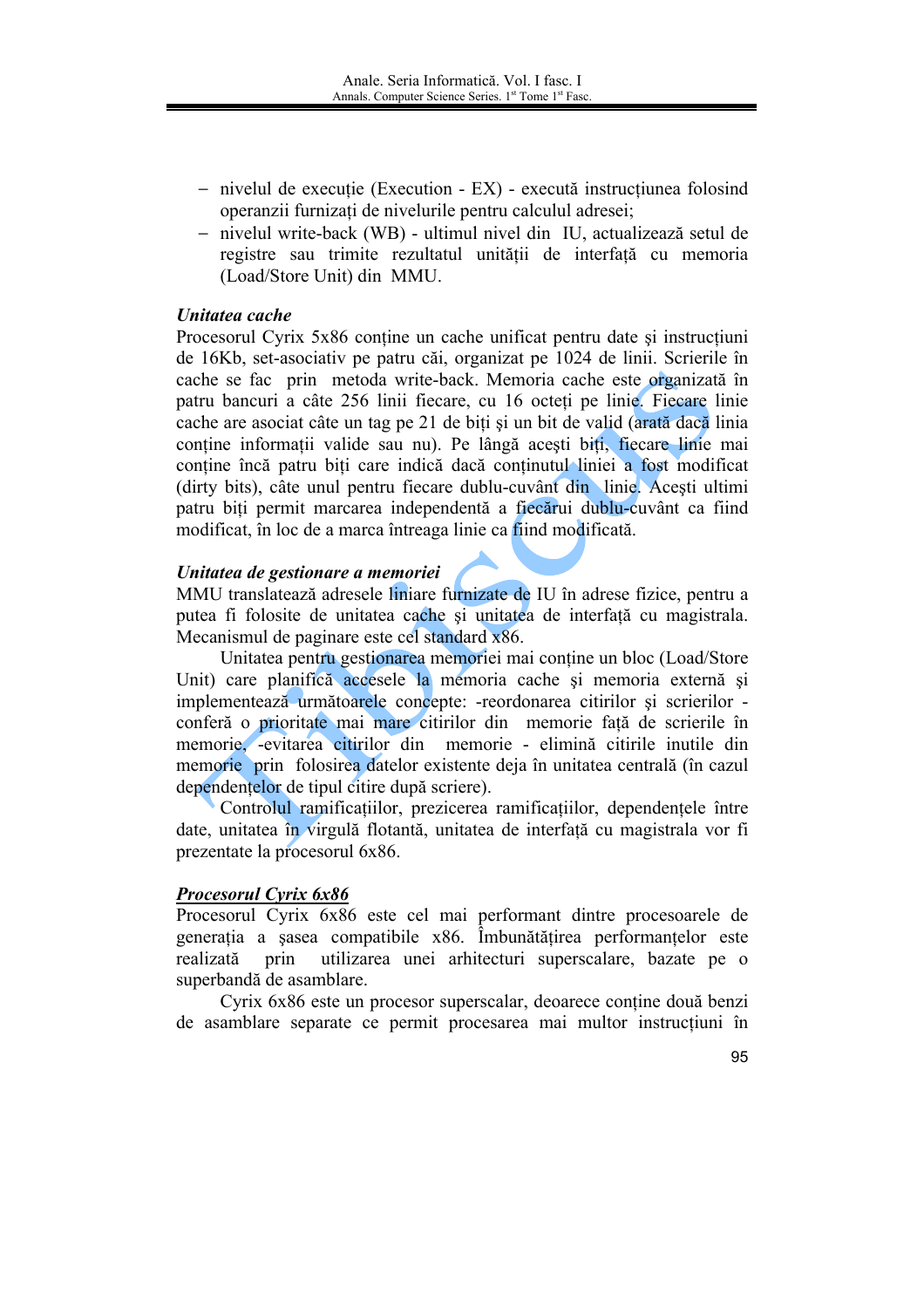același timp. Folosirea unei tehnologii de procesare avansate și creșterea numărului de niveluri în benzile de asamblare (superpipelining) permit procesorului 6x86 să atingă frecvente de lucru mai mari de 100MHz.

prin folosirea caracteristicilor arhitecturale unice, procesorul 6x86 elimină multe dintre dependentele între date și conflictele la accesarea resurselor, rezultând o performanță optimă atât pentru programele pe 16 biți cât și pentru cele pe 32 de biti.

Procesorul Cyrix 6x86 conține două cache-uri:

- un cache unificat (pentru date și pentru instrucțiuni) de 16Ko dual port;
- $-$  un cache de instructiuni de 256 octeti.

Deoarece cache-ul unificat poate contine instructiuni si date în orice raport, acesta oferă o rată a hit-urilor (numărul de accese în cache, raportat la numărul total de accese) mai mare comparativ cu două cache-uri separate pentru date și pentru instrucțiuni, având dimensiuni egale. O creștere a lătimii de bandă a transferurilor cache-unitatea întreagă este realizată prin suplimentarea cache-ului unificat cu un mic cache de instrucțiuni foarte rapid, complet asociativ. Prin includerea acestui cache de instructiuni, se evită conflictele excesive între accesele pentru date și pentru cod în cache-ul unificat.

Unitatea în virgulă flotantă din procesor permite executarea instructiunilor în virgulă flotanță în paralel cu instructiunile întregi. Aceasta contine o coadă de instructiuni pe patru niveluri si o coadă pentru datele scrise tot pe patru niveluri, pentru a facilita executia paralelă.

Procesorul 6x86 este alimentat la 3.3V ducând la un consum redus pentru toate frecventele de lucru. În plus, 6x86 mai posedă un mod de suspendare pe nivel scăzut, posibilitatea de a întrerupe tactul și modul de management al sistemului (SMM) pentru aplicatiile sensibile la alimentare.

## Principalele blocuri functionale

Procesorul Cyrix 6x86 conține cinci mari blocuri funcționale:

- Unitatea întreagă (Integer Unit IU)
- Unitatea cache (Cache Unit)
- Unitatea de gestionare a memoriei (Memory Management Unit -MMU)
- Unitatea în virgulă flotantă (Floating Point Unit FPU)
- Unitatea de interfată cu magistrala (Bus Interface Unit BIU).

Cache-ul contine cele mai recent utilizate date și instrucțiuni pentru a permite accese rapide la informații din partea IU și FPU.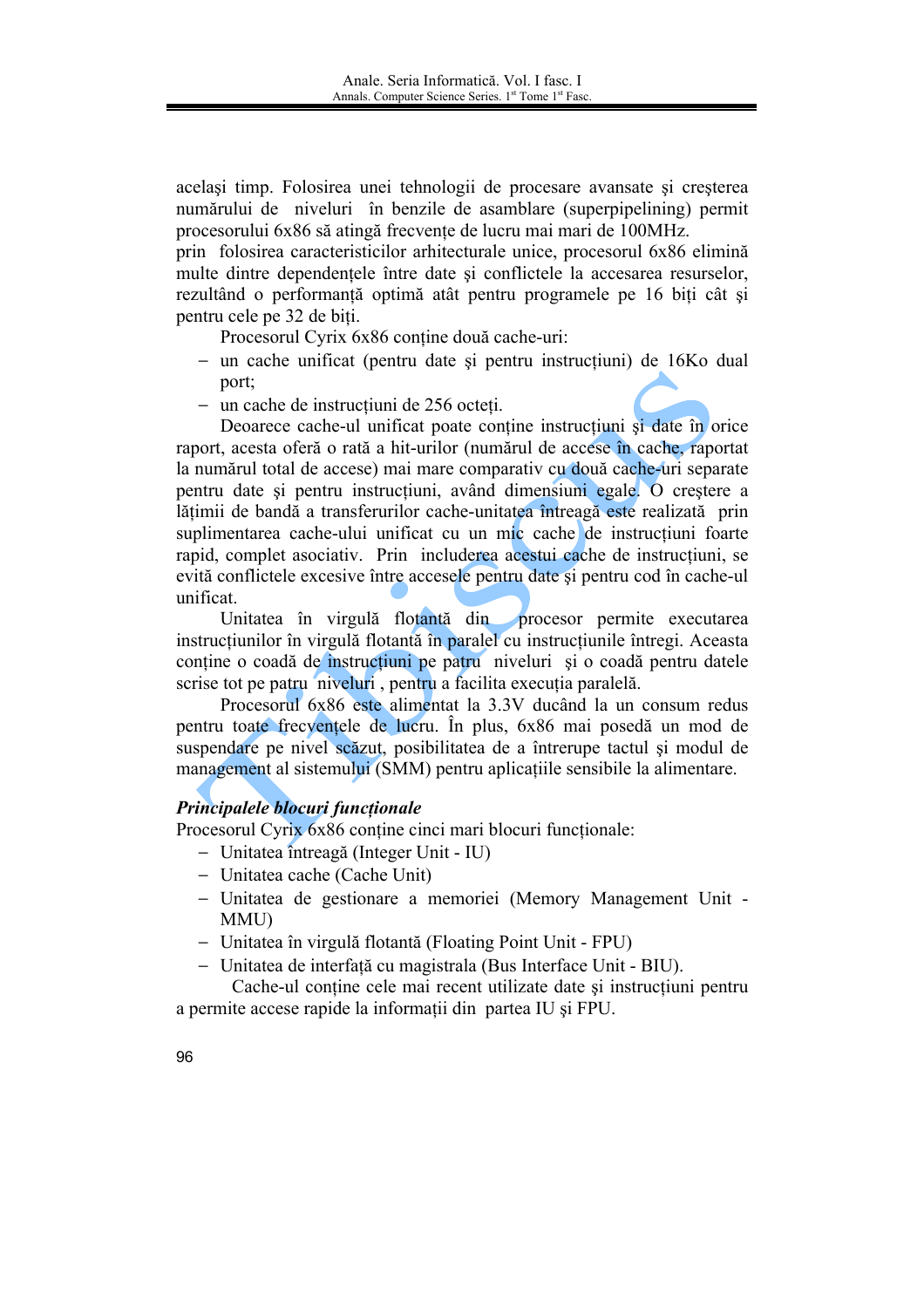Adresele fizice sunt calculate de MMU și sunt trimise unității cache și unității de interfață cu magistrala. BIU oferă o interfață între placa sistem externă și unitatile interne ale procesorului.

### Unitatea întreagă

Unitatea de calcul cu numere întregi oferă o executie paralelă a instructiunilor în două benzi de asamblare pentru numere întregi cu sapte niveluri. Cele două benzi de asamblare (X si Y) pot procesa simultan câteva instructiuni.

Benzile de asamblare întregi conțin următoarele niveluri de prelucrare: -aducerea codului instrucțiunii (Instruction Fetch \*IF), -primul decodificator pentru instrucțiuni (Instruction Decode 1 \*ID1), -al doilea decodificator pentru instructiuni (Instruction Decode  $2*ID2$ ), -primul bloc de calculare a adresei (Address Calculation 1 \*AC1), -al doilea bloc de calculare a adresei (Address Calculation 2 \*AC2), -executie (Execute \*EX), -writeback (WB).

Nivelul de aducere al codului instructiunii (IF) este împărțit de cele două benzi de asamblare, aduce câte 16 octeti de cod din unitatea cache întrun singur ciclu de tact. În acest nivel se caută orice instructiune de salt ce poate apare în fluxul de cod si poate afecta secventierea normală a programului. Dacă este detectată o instrucțiune de salt necondiționat sau una de salt conditionat, logica de prezicere a salturilor din acest nivel generează o posibilă adresă destinatie pentru instructiunea de salt. Apoi IF aduce codul instructiunilor începând cu această adresă.

Funcția de decodificare a codului instrucțiunii este realizată de nivelurile ID1 și ID2. Nivelul ID1, folosit de ambele benzi de asamblare, evaluează sirul de octeti de cod transmis de nivelul IF și determină numărul de octeti pentru fiecare instructiune. Acest nivel poate trimite cel mult două instructiuni într-un impuls de tact nivelului ID2, câte una pentru fiecare bandă de asamblare.

Cele două niveluri ID2 decodifică instructiunile și le trimite uneia din cele două benzi de asamblare X sau Y spre executie. Banda de asamblare este aleasă bazată pe tipul instrucțiunilor aflate deja în fiecare bandă și cât de repede se presupune că se vor termina.

Functia de calculare a adreselor este realizată tot în două niveluri: AC1 și AC2. Dacă instructiunea are o referintă la un operand în memorie, AC1 calculează o adresă de memorie liniară pentru instrucțiune.

Nivelul AC2 realizează toate functiile de gestiunea memoriei cerute. accesele la cache si accesele la setul de registre. Dacă AC2 detectează o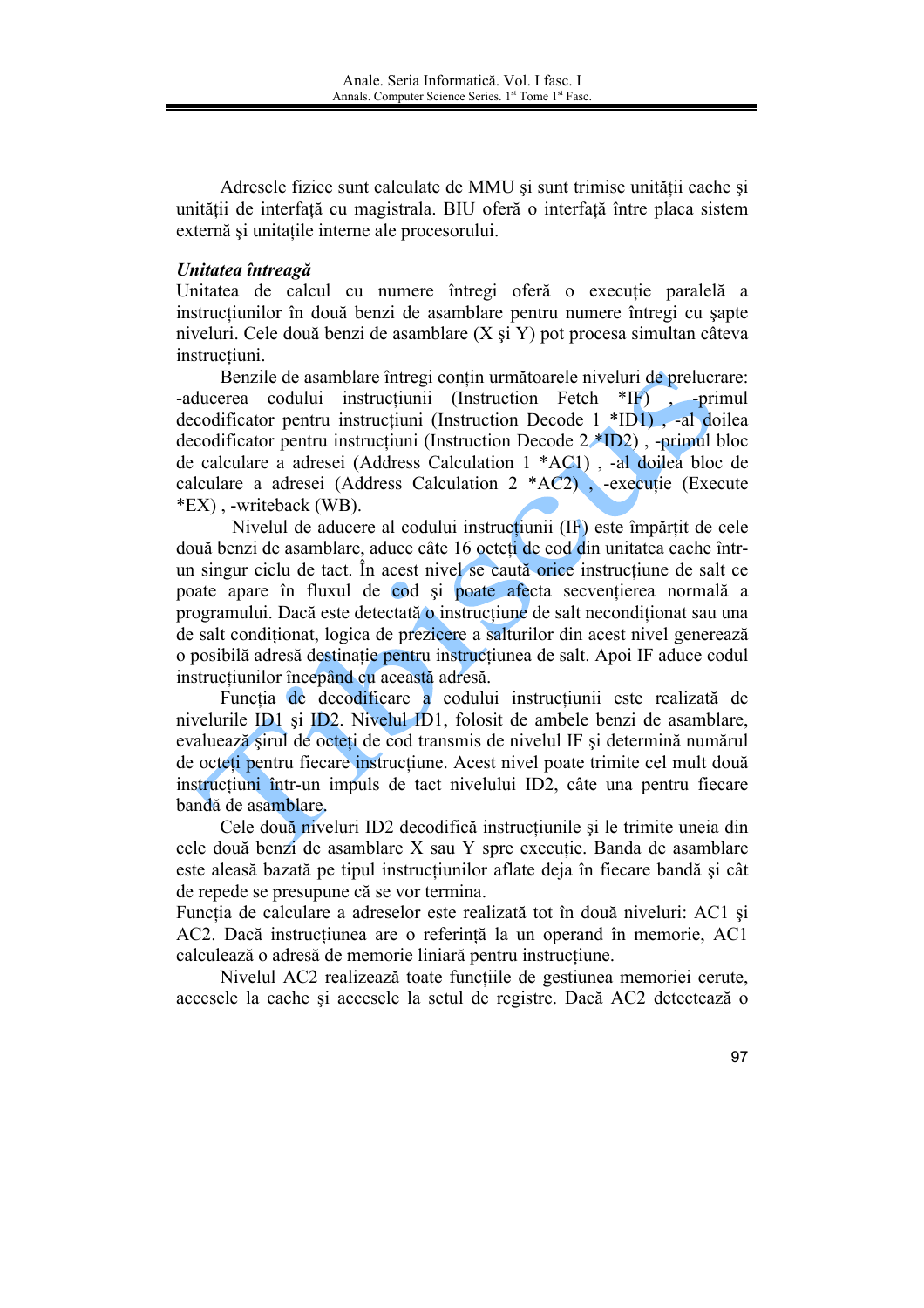instructiune în virgulă flotantă, aceasta este trimisă spre prelucrare unității FPU.

În nivelul de execuție (EX), se execută instrucțiunile folosind operanzii primiti din nivelul AC2.

Nivelul writeback (WB) este ultimul din unitatea de lucru cu numere întregi. În acest nivel sunt stocate rezultatele execuției sau în registre sau în tamponul de scriere din unitatea cache.

### Procesarea în inordine

Dacă o instrucțiune este executată mai repede decât instrucțiunea precedentă din cealaltă bandă de asamblare, instrucțiunile sunt completate în inordine. Toate instrucțiunile sunt prelucrate în ordine până la nivelul EX. În timp ce în nivelurile EX și WB instrucțiunile pot fi executate în inordine.

Dacă există dependente de date între cele două instrucțiuni, este necesară intervenția unui bloc care să asigure execuția corectă a programului. Astfel, chiar dacă instrucțiunile sunt executate în inordine, exceptiile și scrierile din cadrul instrucțiunilor sunt întotdeauna efectuate în ordinea cerută de program.

## Soluționarea dependențelor de date

Când două instructiuni care sunt executate în paralel accesează aceeasi dată sau același registru, poate apare una din următoarele tipuri de dependente de date: -citire după scriere (Read-After-Write - RAW), -scriere după citire (Write-After-Read - WAR), -scriere după scriere (Write-After-Write -WAW).

Dependențele între date în mod normal necesită serializarea execuției instrucțiunilor implicate. Insă, 6x86 implementează următoarele trei mecanisme ce permit execuția paralelă a instrucțiunilor ce conțin dependente între date: - redenumirea registrelor (Register Renaming), înaintarea datelor (Data Forwarding), -evitarea datelor (Data Bypassing). În continuare, se vor descrie pe scurt aceste meacnisme.

## Redenumirea registrelor

Procesorul Cyrix 6x86 contine 32 registre fizice de uz general. Fiecare din cele 32 de registre din fisierul de registre poate fi desemnat a fi unul din registrele de uz general din arhitectura x86 (EAX, EBX, ECX, EDX, ESI, EDI, EBP și ESP). Pentru fiecare operație de scriere într-un registru este selectat un nou registru fizic, pentru a se reține temporar și data precedentă. Redenumirea registrelor elimină efectiv toate dependințele WAW și WAR. Pentru programator este transparent acest mod de redenumire a registrelor;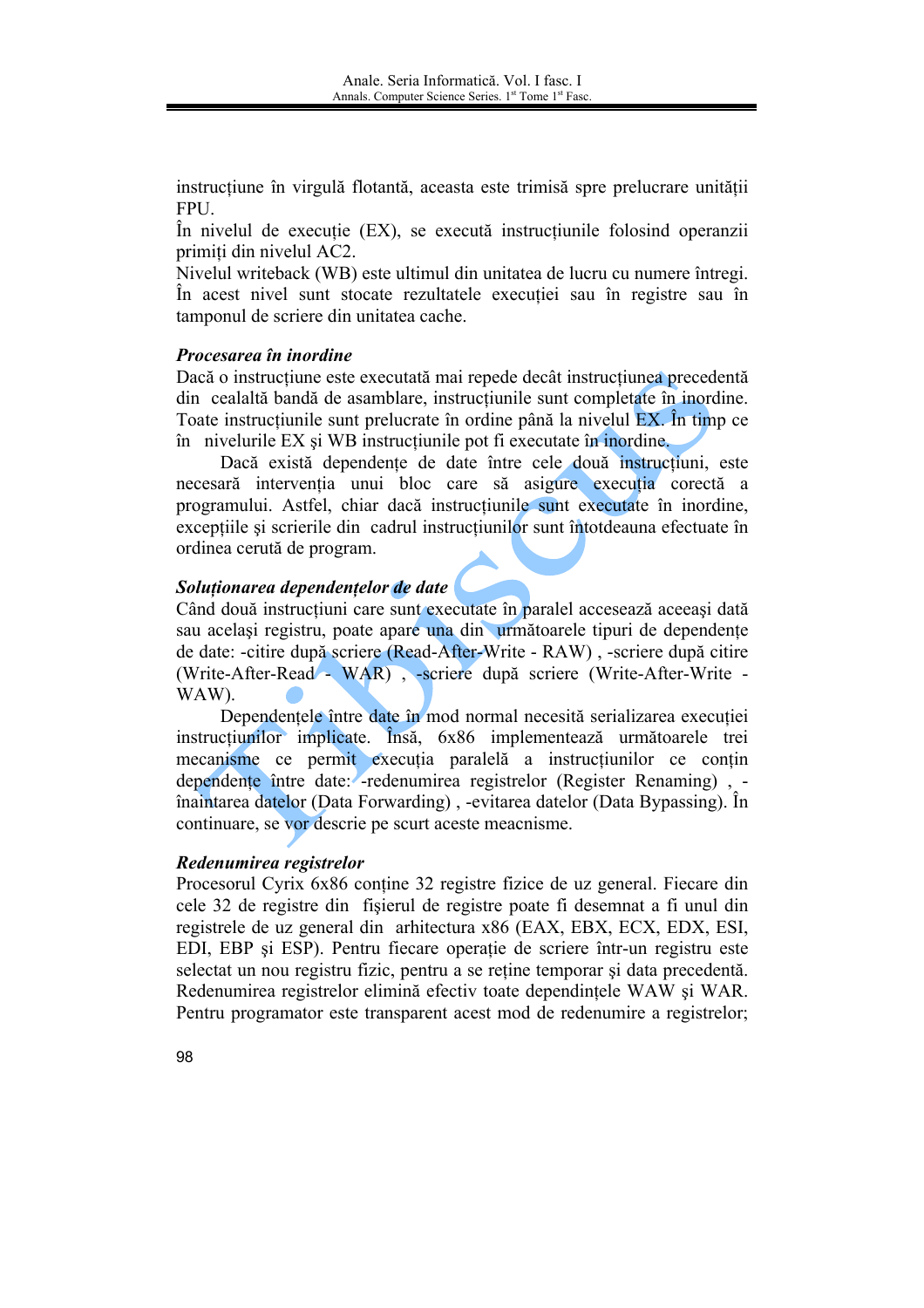este transparent atât pentru sistemul de operare, cât și pentru programele aplicatie.

## Înaintarea datelor (Data Forwarding)

Doar redenumirea registrelor, nu poate elimina dependentele de tipul citire după scriere (RAW). 6x86 foloseste două tipuri de data forwarding împreună cu redenumirea registrelor pentru a elimina acest tip de dependente: -înaintarea operandului (operand forwarding), - apare când prima dintr-o pereche de instrucțiuni efectuează o citire din registru sau memorie iar această dată este necesară celei de-a doua instrucțiuni. CPU execută operația de citire și furnizează data citită ambelor instrucțiuni; înaintarea rezultatului (result forwarding) - apare atunci când prima dintr-o pereche de instructiuni execută o operatie (cum ar fi ADD) iar rezultatul ei este citit de o a doua instructiune. CPU-ul execută operația primei instructiuni și depune rezultatul operației în destinațiile ambelor instrucțiuni simultan.

## Evitarea datelor (Data Bypassing)

Pe lângă redenumirea registrelor și înaintarea datelor, 6x86 contine o a treia tehnică de eliminare a dependentelor de date, denumită evitarea datelor. Aceasta reduce scăderilor în performantă ale acelor dependente de tipul RAW din memorie ce nu pot fi eliminate cu ajutorul înaintării datelor.

Evitarea datelor apare când prima dintr-o pereche de instrucțiuni scrie în memorie si următoarea citeste aceeasi dată din memorie. 6x86 reține data din prima instrucțiune și o pasează celeilalte instrucțiuni, astfel eliminându-se un ciclu de citire din memorie.

## Prezicerea salturilor

Procesorul 6x86 foloseste un tabel al adreselor destinație (Branch Target Buffer - BTB) cu 256 de intrări, set asociativ pe 4 căi, pentru menținerea adreselor destinatie ale instructiunile de salt si a altor informatii necesare prezicerii acestor salturi. În timpul aducerii codului instrucțiunii sunt căutate instructiunile de salt în fluxul de instructiuni. Dacă este descoperită o instructiune de salt neconditionat, CPU-ul accesează BTB pentru a afla adresa destinație a instrucțiunii de salt. Dacă această adresă există în BTB, CPU-ul începe să aducă instructiunile de la noua adresă.

În cazul salturilor conditionate. BTB mai mentine o serie de informatii cu privire la istoricul efectuării saltului respectiv (pentru a se putea lua decizia de efectuare sau nu a saltului). Dacă instructiunea de salt conditionat este găsită în BTB, 6x86 începe aducerea instrucțiunilor de la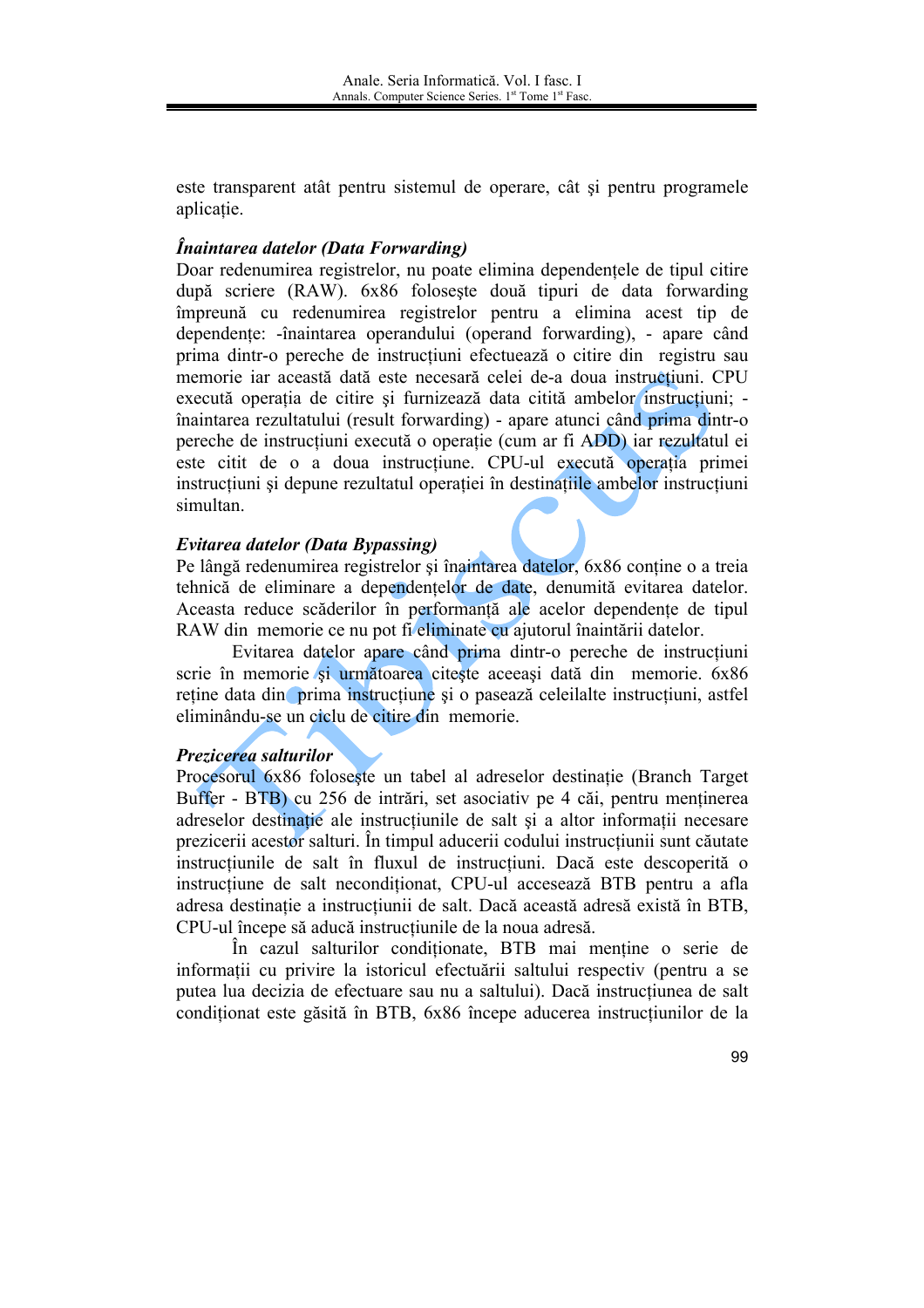adresa prezisă. Dacă instrucțiunea nu este găsită în BTB, 6x86 prezice neexecutarea saltului și aducerea instrucțiunilor va continua cu adresa următoare. Decizia de efectuare sau nu a saltului este luată pe baza unui algoritm de prezicere a salturilor.

Odată ce a fost adus codul unei instrucțiuni de salt conditionat, aceasta este decodificată și distribuită spre execuție benzii de asamblare X. Instructiunea trece prin nivelurile benzii de asamblare X și este terminată sau în nivelul EX sau în WB, în functie de instructiunea care a setat indicatorii de condiții: -dacă instrucțiunea care a setat indicatorii de condiții este executată în paralel cu instrucțiunea de salt condiționat, atunci aceasta este terminată în nivelul WB, -dacă instrucțiunea care a setat indicatorii de condiții a fost executată înaintea instrucțiunii de salt, atunci aceasta se va termina în EX.

Instructiunile de salt conditionat corect prezise se vor executa într-un singur impuls de tact. Dacă după terminarea executiei instructiunii de salt conditionat s-a detectat o prezicere eronată a saltului, CPU-ul goleste benzile de asamblare și începe executia de la adresa corectă. Procesorul 6x86 în cazul unei instrucțiuni de salt condiționat aduce în avans atât instructiunea prezisă cât și cealaltă, dar o trimite benzii de asamblare spre execuție doar pe cea prezisă. Astfel că, în cazul unei preziceri eronate, instrucțiunea de la adresa neprezisă nu va mai fi citită din cache, deoarece a fost adusă deja. Dacă instrucțiunea de salt conditionat a fost rezolvată în nivelul EX, atunci întârzierea în cazul unei preziceri eronate este de patru impulsuri de tact, iar daçă instructiunea de salt a fost rezolvată doar în WB, atunci întârzierea este de cinci impulsuri de tact.

Deoarece instructiunea de revenire dintr-o subrutină (RET) este dinamică, procesorul 6x86 menține adresele pentru aceste instrucțiuni într-o stivă cu opt intrări. Adresa de revenire este introdusă în stiva adreselor de revenire de către instructiunea CALL, și este scoasă de către instructiunea RET corespunzătoare.

#### Executia speculativă

Procesorul 6x86 are posibilitatea de a executa speculativ instrucțiunile următoare unei instrucțiuni în virgulă flotantă sau a unei instrucțiuni de salt. Executia speculativă permite benzilor de asamblare să execute continu instructiuni după un salt, fără a fi necesară blocarea benzii de asamblare până la obținerea rezultatului execuției instrucțiunii de salt condiționat. Acelasi mecanism este folosit pentru a se executa instructiuni în virgulă flotantă în paralel cu instrucțiunile de numere întregi.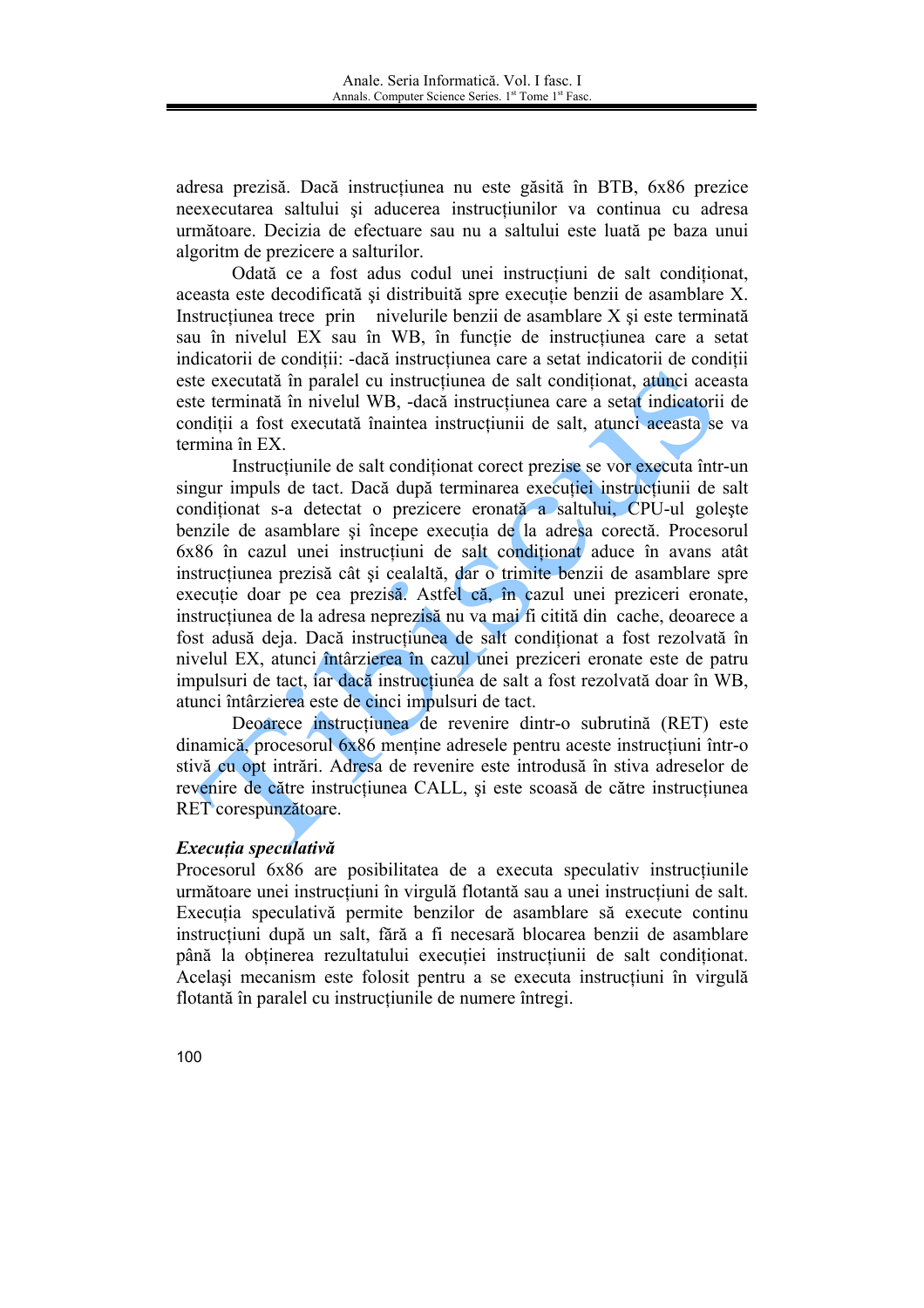Procesorul are posibilitatea de execuție în patru niveluri de speculatie. După generarea unei noi adrese prin mecanismul de predictie, CPU-ul salvează starea curentă (registrele, indicatorii de conditii, etc.), incrementează numărătorul nivelului de speculatie și începe executia fluxului de instrucțiuni prezis.

Odată ce instrucțiunea de salt a fost rezolvată, CPU-ul decrementează nivelul de speculatie. Pentru un salt corect prezis este stearsă starea resurselor salvate la intrarea în nivelul de speculatie curent. Pentru un salt prezis eronat, procesorul 6x86 generează adresa corectă pentru următoarea instrucțiune și folosește valorile de stare salvate pentru a restaura starea curentă, într-un singur impuls de tact.

Pentru a se mentine compatibilitatea, nu sunt permise scrierile în memorie sau cache, până când nu este rezolvată instrucțiunea de salt. Executia speculativă continuă până când apare una din următoarele conditii: -este decodificată o nouă instructiune de salt sau de calcul în virgulă flotantă și nivelul de speculație este patru (maximul), -apare o exceptie sau o eroare, -tamponul de scriere este plin, -se încearcă modificarea unei resurse a cărei stare nu a fost salvată (registrele segment, indicatorii sistem).

## Cache-ul unificat de date și instrucțiuni

Procesorul Cyrix 6x86 conține un cache unificat și un cache de instrucțiuni. Cache-ul unificat cu dimensiunea de 16Ko functionează ca un cache primar (L1) de date și ca un cache secundar (L2) de instructiuni. Configurat ca un cache set-asociativ pe patru căi, conține până la 16Ko de cod și date în 512 linii. Cache-ul este dual-port și permite executarea a două din operațiile următoare în paralel: -citirea unui cod de instrucțiune, -citirea unei date (de către banda X, banda Y sau FPU), -scrierea unei date (de către banda X, banda Y sau FPU).

Acest cache foloseste un algoritm de replasare pseudo-LRU (Last Recently Used) si poate fi configurat să aloce o nouă linie de cache doar la un miss de citire, sau si la citire si la scriere.

Cache-ul de instrucțiuni de 256 octeți complet asociativ servește drept cache de instrucțiuni primar (L1). Cache-ul de instrucțiuni este încărcat din cache-ul unificat prin magistrala de date internă. Citirile codurilor de instrucțiuni din unitatea pentru numere întregi care se găsesc în cache-ul de instructiuni nu mai accesează cache-ul unificat. Dacă instructiunea nu este găsită în cache-ul de instructiuni, linia din cache-ul unificat care contine instructiunea respectivă, este transferată atât cache-ului de instructiuni cât și unității pentru numere întregi.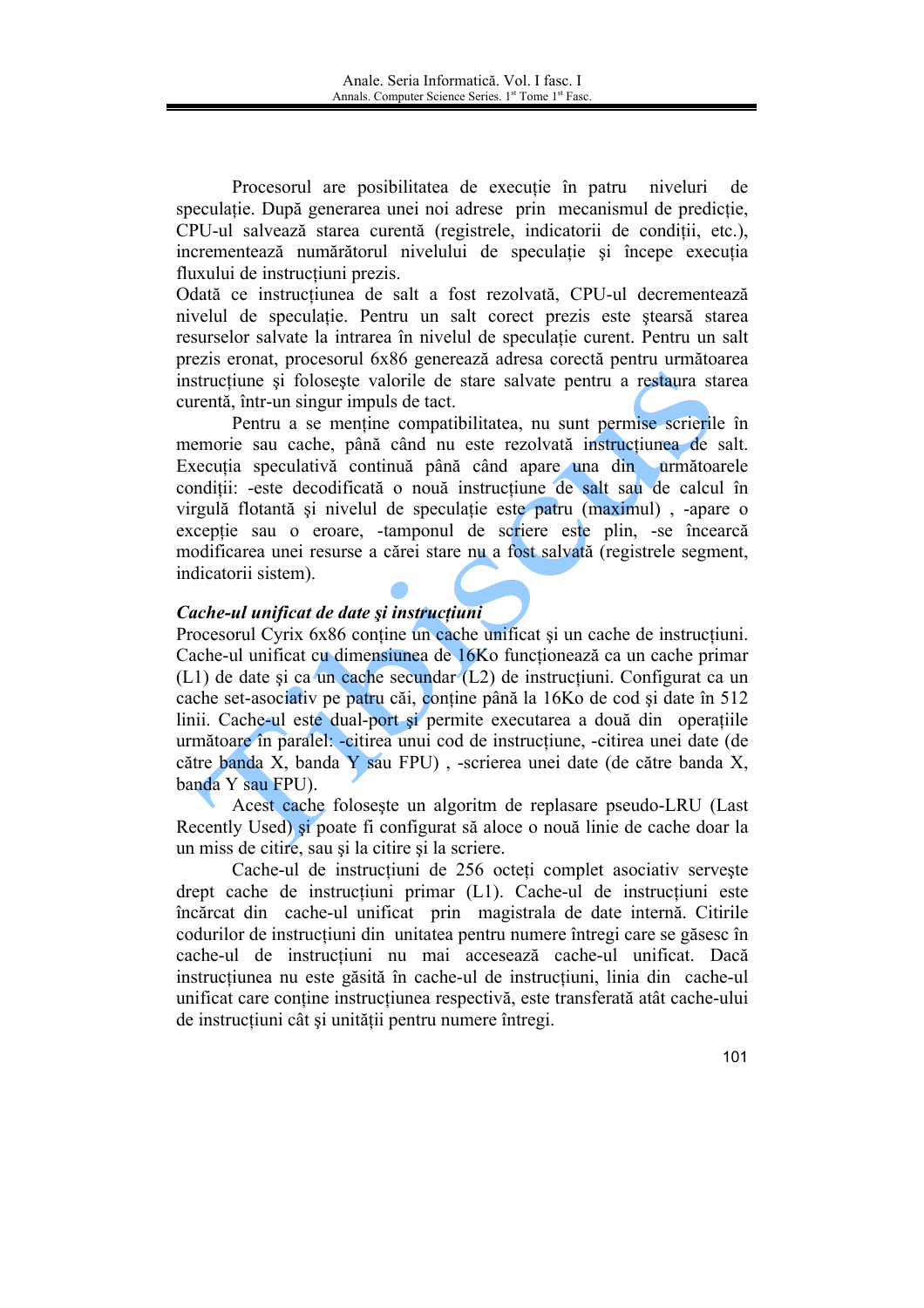Acest cache foloseste tot algorimtul de replasare pseudo-LRU. Pentru a se asigura operarea corectă în cazul codului automodificabil, orice scriere în cache-ul unificat este verificată cu continutul cache-ului de instructiuni. Dacă a fost modificată o locatie care este prezentă și în cache-ul de instructiuni, atunci linia ce contine respectiva locație este dezactivată.

### Unitatea de gestionare a memoriei

Unitatea de gestionare a memoriei (Memory Management Unit - MMU) a procesorului Cyrix 6x86, translatează adresele liniare furnizate de IU într-o adresă fizică, pentru a putea fi utilizată în continuare de cache și interfața cu magistrala. MMU include două mecanisme de paginare, un mecanism traditional și un mecanism specific lui 6x86 cu pagini de dimensiuni variabile

## Mecanismul de paginare cu dimensiunea paginilor variabilă

Acest mecanism de paginare permite programelor să mapeze pagini cu dimensiunea între 4Ko și 4Go. Folosirea paginilor de dimensiuni mari poate duce la sporirea performantei unor anumite aplicatii.

## Mecanismul tradițional de paginare

Mecanismul traditional de paginare a fost îmbunătățit la 6x86 prin adăugarea unui cache pentru tabelul directorilor (Directory Table Entry -DTE) si un TLB victimă. TLB-ul principal este cu mapare directă și contine 128 de intrări pentru tabelul paginilor. Cache-ul DTE cu patru intrări complet asociative contine accesele cele mai recente la DTE.

TLB-ul victimă conține liniile din TLB principal care au fost înlocuite datorită unui miss în TLB. Dacă se face referirea la o pagină ce are PTE-ul în TLB-ul victimă, linia aceasta este schimbată cu o linie din TLBul primar.

## Unitatea în virgulă flotantă

Interfața dintre unitatea în virgulă flotantă (FPU) a procesorului 6x86 și unitatea pentru numere întregi este realizată printr-o magistrală internă pe 64 de biti. Setul de instructiuni FPU al procesorului 6x86 este compatibil x87 și aderă standardului IEEE-754.

Procesorul Cyrix 6x86 execută instrucțiunile întregi în paralel cu instructiunile în virgulă flotantă. Instructiunile întregi pot fi executate în inordine cu respectarea instructiunilor FPU.

Așa cum s-a mai spus, instrucțiunile FPU sunt întotdeauna executate în banda de asamblare X. Nivelul pentru calculul adresei din banda X verifică apariția excepțiilor de gestionare a memoriei și accesează operanzii 102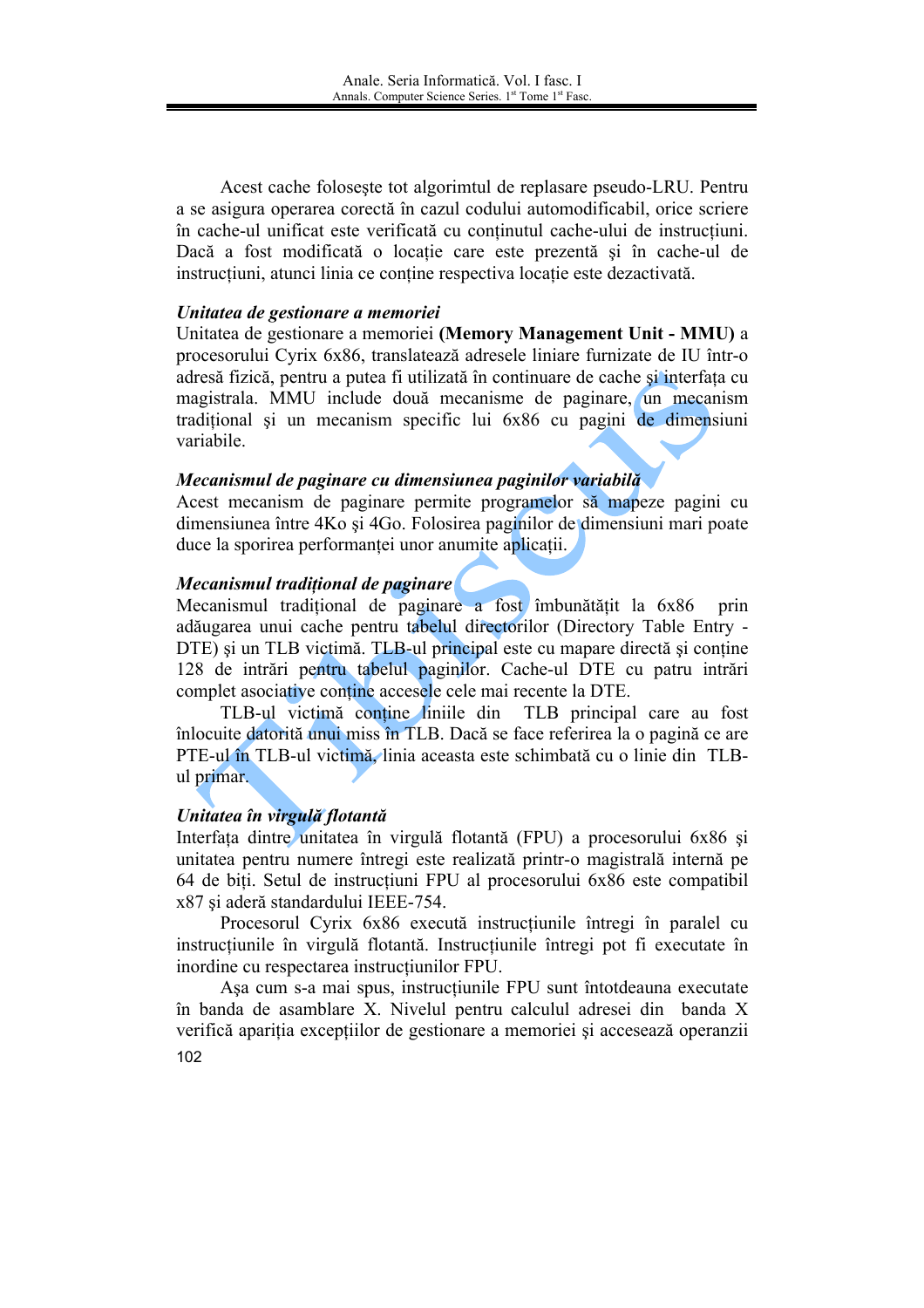din memorie folosiți de FPU. Dacă nu apare nici o excepție, se salvează starea curentă a procesorului în AC2 și trimite instrucțiunea în virgulă flotantă spre executie FPU-ului. Apoi unitatea centrală poate executa orice instructiune întreagă următoare, speculativ și în inordine.

Unitatea centrală 6x86 poate trimite până la patru instrucțiuni FPU în coada de așteptare a FPU. CPU-ul continuă cu execuția speculativă și în inordine până când apare una dintre conditiile ce cauzează oprirea executiei speculative. Pe măsură ce FPU termină de executat o instructiune în virgulă flotantă, este decrementat nivelul speculativ și sunt sterse valorile de stare salvate la începutul acestei instrucțiuni. Unitatea în virgulă flotantă mai contine si un set de patru tampoane de scriere pentru a preveni întreruperile datorate scrierilor speculative.

## Procesoarele Cyrix 6x86MX și MII

Aceste procesoare au la bază nucleul procesorului 6x86, îmbunătățit cu cele 57 instrucțiuni multimedia noi, compatibile cu tehnologia MMX. În plus, 6x86MX și MII lucrează la frecvente mai mari, contin un cache de dimensiune mai mare, un tampon destinat translatării adreselor liniare în adrese fizice (TLB) pe două niveluri și un cache destinat adreselor de salt îmbunătătit.

Pentru a oferi suportul pentru operațiile multimedia, cache-ul poate fi transformat într-o memorie RAM scratchpad. Această memorie funcționează ca o memorie privată pentru CPUși nu participă în operațiile cache

#### 3 Evoluția procesoarelor

O privire asupra dezvoltării procesoarelor de la origini până în prezent ne poate permite să caracterizăm arhitecturile microprocesoarelor contemporane și chiar să încercăm să prevedem cum vor arată cele de mâine.

Progresele făcute de tehnologia calculatoarelor sunt absolut uluitoare; sporul de performanță se datorează unor procesoare din ce în ce mai sofisticate si mai rapide, si unor memorii de capacităti din ce în ce mai mari

Răspunzătoare pentru creșterea exponențială a performanței sunt însă în cea mai mare măsură microprocesoarele. Vom studia evoluției microprocesoarelor de la origini până în prezent; vom încerca să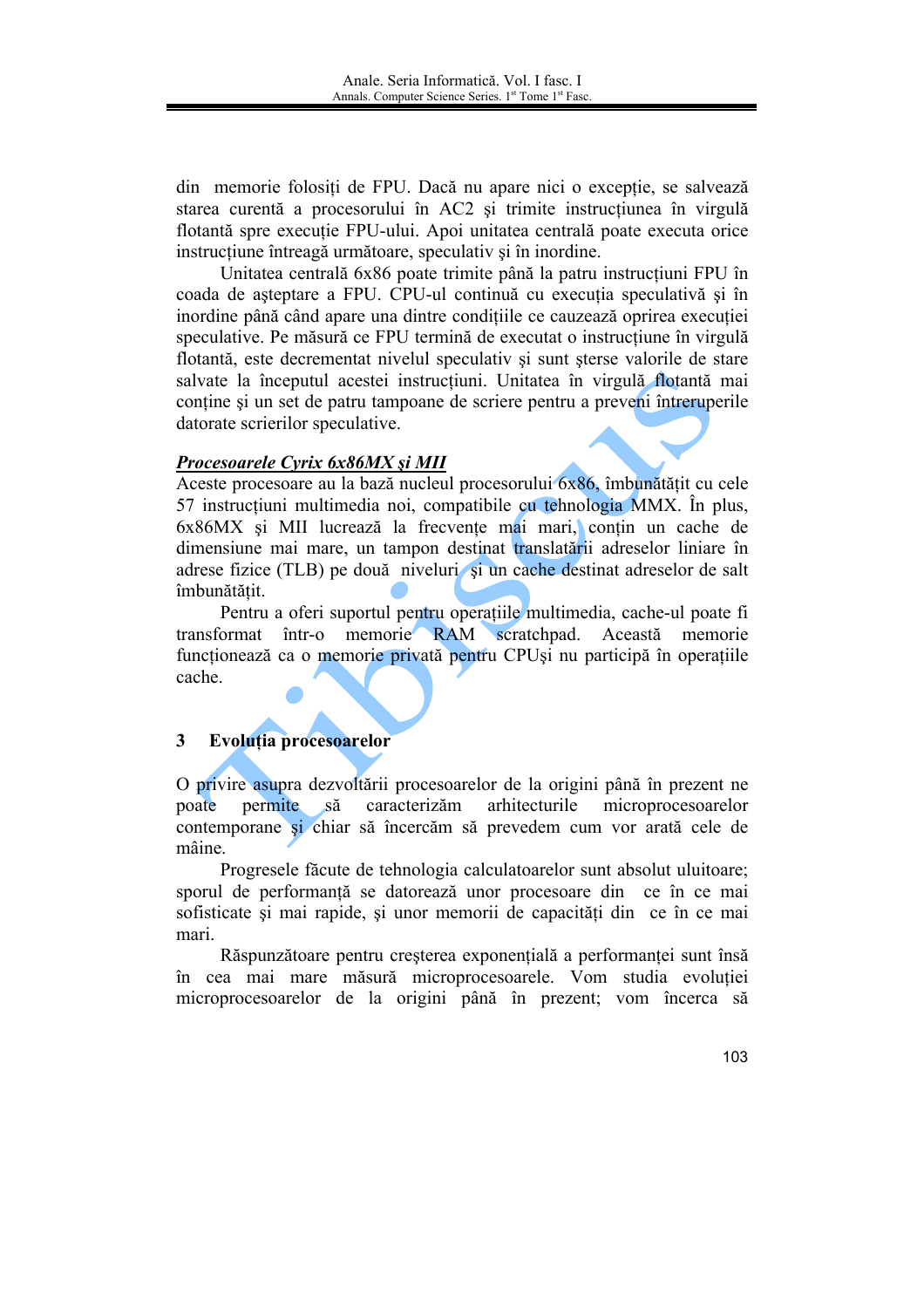caracterizăm arhitecturile procesoarelor contemporane și să extrapolăm din datele la dispozitie, în privința posibilelor evoluții viitoare.

Domeniul tehnologiilor de calcul este volatil si se miscă cu o viteză foarte mare; orice previziune este cel putin hazardată.

## 3.1 Aspecte economice

Primul microprocesor a fost creat de firma Intel în 1971. Numele său era Intel 4004, și era un procesor pe 4 biți. Apariția primului microprocesor a fost un pas cu numeroase consecințe în evoluția ulterioară a sistemelor de calcul. Diferenta între microprocesor și metodele folosite era că procesorul strânge pe o singură pilulă de siliciu toate unitătile functionale importante necesare executării programelor; comunicația între ele este rapidă și eficace, permitând dintr-o dată un salt calitativ.

Nu mai putin importantă este reducerea de cost care urmează unei astfel de integrări. Cu siguranță că principalul motiv al evoluției explozive a tehnologiei circuitelor integrate nu este de natură tehnologică, ci economică: spirala preturilor din ce în ce mai scăzute face echipamentele de calcul din ce în ce mai accesibile, cererea crește, ducând la venituri mai ridicate pentru fabricanți, care investesc mai mult în cercetare/dezvoltare și linii tehnologice, obtinând densități mai mari, permitând integrarea mai multor circuite precum și costuri și mai scăzute. Cu toată scăderea de preț veniturile globale ale industriei semiconductoarelor au crescut foarte mult.

Pentru a menține această spirală echipamentele de calcul trebuie să mărescă productivitatea muncii, direct sau indirect. Experții afirmă că acesta este doar începutul și că în viitor fiecare individ va depinde de zeci de dispozitive de calcul în fiecare clipă. Nu suntem prea departe de acest punct: chiar în ziua de astăzi, o mașină modernă are în medie 15 microprocesoare, care controlează, reglează și diagnostichează tot felul de parametri, de la injecție până la frâne.

## 3.2 Aspecte cantitative

Reducerea dimensiunilor are o consecință foarte importantă: traseele pe care trebuie să le parcurgă curentul electric între dispozitive devin mai scurte. deci se pot parcurge mai rapid. Projectantii pot face deci procesorul să funcționeze cu un ceas mai rapid.

Observație: Majoritatea covârșitoare a procesoarelor contemporane funcționează în mod sincron: întreaga lor funcționare este orchestrată de un 104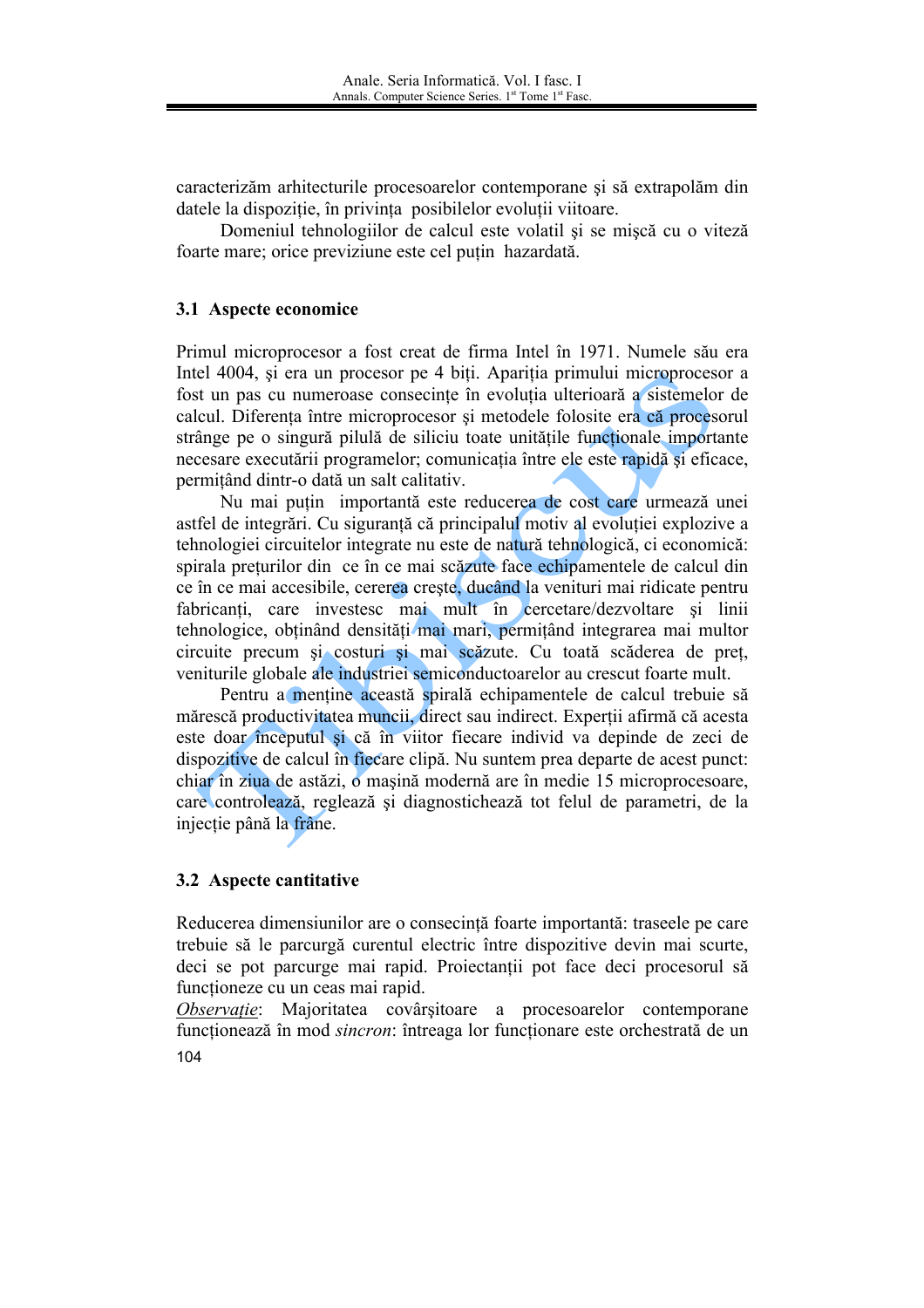tact de ceas, care garantează că feluritele părți sunt sincronizate. Din ce în ce mai mult însă se tinde spre scheme cu multiple semnale de ceas, sau chiar scheme asincrone.

Faptul că avem siliciu la dispoziție pentru a implementa mai multi tranzistori înseamnă că:

1). Putem muta mai multe circuite auxiliare pe același cip. Evoluția procesoarelor cunoaste câteva salturi calitative: când miniaturizarea făcea posibilă integrarea unui nou dispozitiv pe același circuit integrat, se realiza un salt de performantă. Astfel, au fost integrate succesiv: unități din ce în ce mai mari de procesare (8, 16, 32, acum 64 de biți), coprocesoare aritmetice, unităti de management al memoriei, cache-uri de nivel 1 si chiar 2;

2). Deși inginerii folosesc tranzistorii suplimentari pentru a construi circuite mai sofisticate, care pot executa mai repede si mai eficient programele. Metoda fundamentală folosită este de a face mai multe lucruri în paralel.

Împreună aceste fenomene (viteza ceasului, integrarea pe o singură pastilă și exploatarea paralelismului) contribuie la cresterea performantei totale a procesoarelor. Așa cum am povestit și cu alte ocazii, măsurarea performanței unui calculator se face evaluând sistemul pe mai multe programe (deci performanta depinde foarte mult si de compilatorul folosit), care de obicei fac parte din suite de teste standardizate (benchmark suites). Cele mai folosite pentru a evalua procesoare sunt cele din seria SPEC (Standard Performance Evaluation Corporation).

## 3.3 Tehnologii arhitecturale

Profesorului John Hennessy, de la universitatea Stanforda vede două tehnologii arhitecturale ca fiind esentiale: exploatarea paralelismului la nivel de instructiune (Instruction Level Parallelism, ILP) și ierarhii sofisticate de memorie (cache-uri).

## $ILP$

Paralelismul la nivel de instructiune constă în independența instructiunilor din programe una de alta, ceea ce ne permite să executăm mai multe instrucțiuni simultan. Să observăm că toate procesoarele contemporane îl exploatează prin două forme:

- Executia pe bandă de asamblare (*pipeline*) a instructiunilor succesive:
- Executia în paralel a instructiunilor independente: procesoarele de  $\mathbf{R}^{(1)}$ tip VLIW (very long instruction word) aleg la compilare instructiuni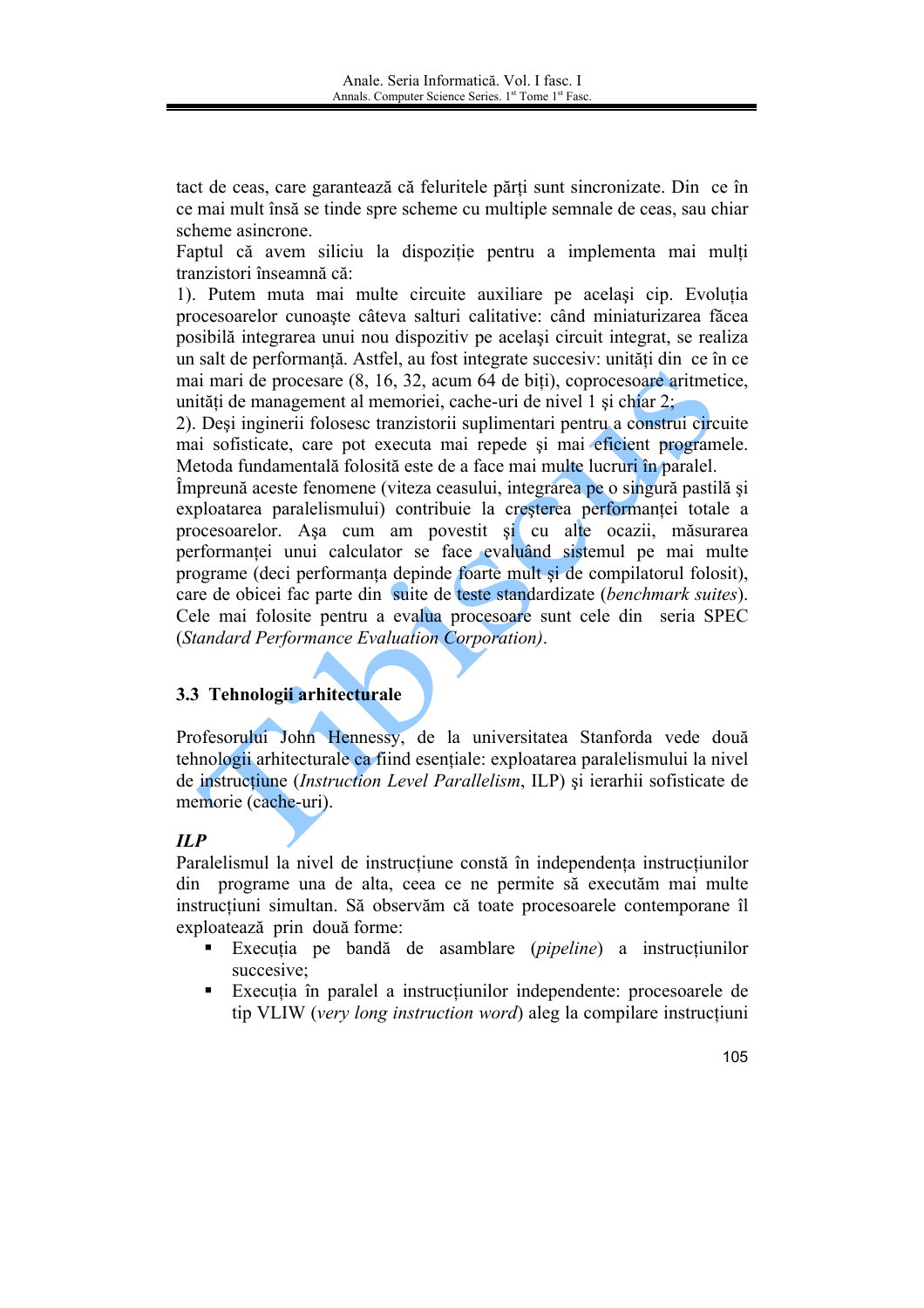care merg în paralel, iar procesoarele superscalare fac această alegere în timpul executiei.

Astfel, în 1985 au apărut primele procesoare cu banda de asamblare. în 1990 primele procesoare de tip VLIW, iar în 1995 procesoare foarte sofisticate superscalare, care pot executa instructiunile în ordini foarte diferite de cea din program (out-of-order execution).

## Cache-uri

Deși atât procesoarele cât și memoriile cresc constant în viteză, creșterea procesoarelor este cu 50% mai rapidă decât a memoriilor. Există o disparitate crescândă între nevoile de date (și instrucțiuni) ale procesorului și ceea ce memoriile pot oferi. Durata unui acces la memorie ajunge la zeci de cicli de ceas pentru procesoarele contemporane. Întârzierea accesului este si mai exacerbată în cazul sistemelor care au mai multe procesoare, în care caz timpii de acces la date pot ajunge la mii de cicli.

Din această cauză se construiesc cache-uri, care sunt memorii mai mici și mai rapide, care se plasează între procesor și memoria principală, și în care sunt aduse datele pentru prelucrare. Projectantii au reusit să sporească eficacitatea cache-urilor folosind două metode:

(a) prin folosirea unor cache-uri din ce în ce mai mari, plasate din ce în ce mai aproape de procesor. Această evoluție este clar vizibilă:

Primele procesoare nu aveau nici un fel de cache, pentru că memoriile erau suficient de rapide pentru a le servi cu date. În 1980 au apărut cache-uri (L1) sub forma unor circuite speciale, care în 1984 au fost integrate pe aceeasi pilulă de siliciu cu procesorul central, după care (1986) a apărut un al doilea nivel de cache (L2), mai mare și ceva mai lent, care în procesoarele moderne (1995) este la rândul lui adesea integrat cu circuitul microprocesorului, pentru a permite un acces rapid. Au apărut niveluri tertiare de cache (1999).

(b) Pe de altă parte metodele de management ale cache-urilor sunt din ce în ce mai complicate:

Au apărut cache-uri care servesc procesorul de îndată ce primul cuvânt a sosit, chiar dacă restul sunt pe drum (early restart, 1992), cache-uri care nu blochează procesorul când datele lipsesc, ci îi permit să continue execuția *(non-blocking, 1994)* si tot felul de alte tehnologii sofisticate, pe care le-am expus în alte părți (cache-uri victimă, buffere de scriere, instrucțiuni speciale (*prefetching*) de management al cache-ului etc.). Menționăm multiprocesoarele simetrice si protocoalele de coerentă ale cache-urilor pentru astfel de sisteme; toate procesoarele moderne sunt construite pentru a fi folosite în sisteme multi-procesor, și includ astfel de dispozitive.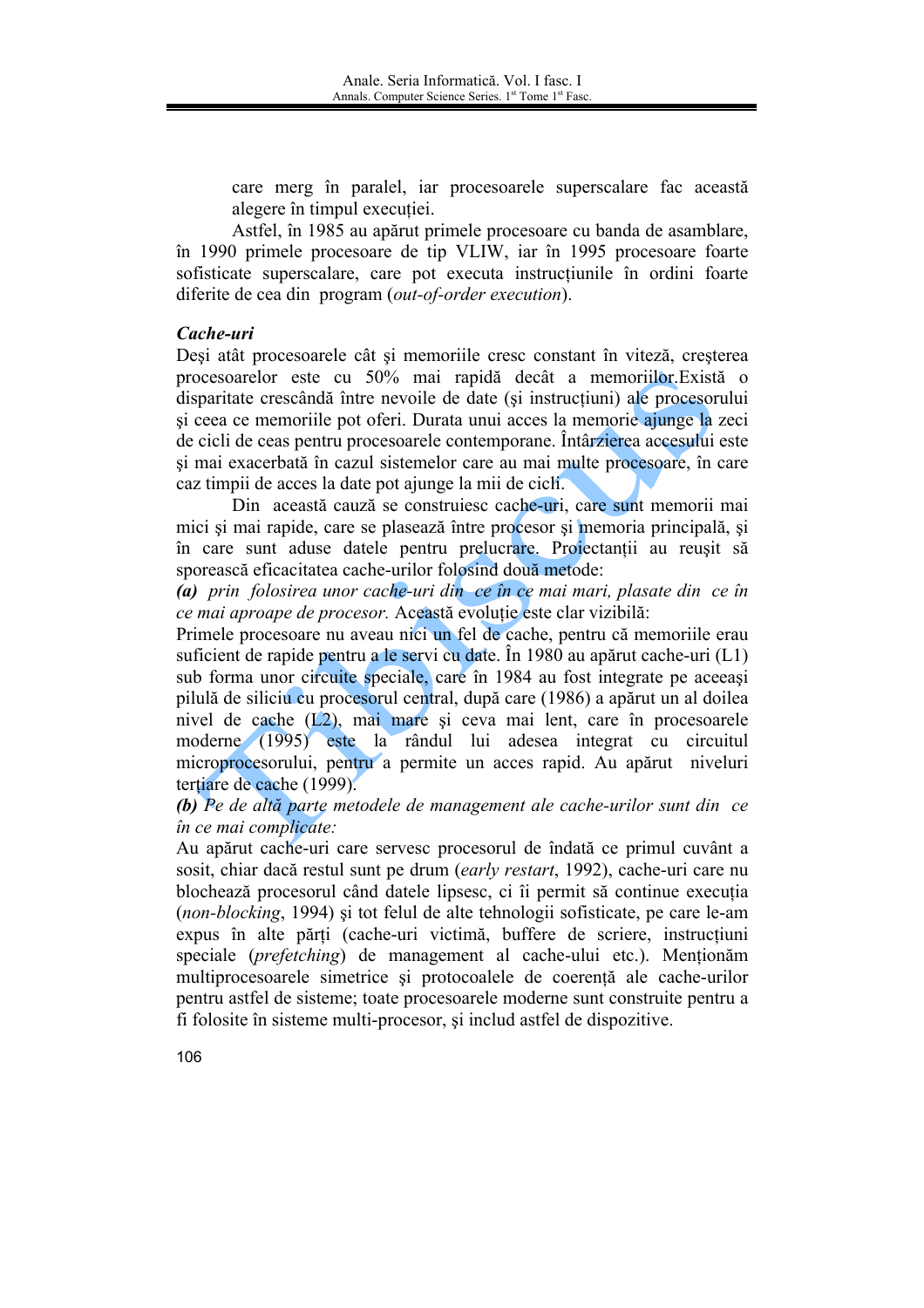## 3.4 Hardware si software.

Istoria modernă a procesoarelor contrapune două paradigme pentru creșterea performantei, bazate pe software si respectiv pe hardware. Există o simbioză totală între hardware și software în aceste timpuri ale noastre. Procesoarele se projectează odată cu compilatoarele care le folosesc; relatia dintre ele fiind strânsă: compilatorul trebuie să genereze cod care să exploateze caracteristicile arhitecturale, altfel codul generat nu va fi folosit.

Metodele de creștere a performanței cu ajutorul compilatoarelor se numesc și statice, pentru că programul este analizat și optimizat o singură dată, înainte de a fi pornit în execuție. Metodele bazate pe hardware se numesc *dinamice*, pentru că sunt aplicate în timp ce programul se execută.

În anii '80 a apărut ideea de a face procesoarele mai simple pentru a le permite să meargă mai repede. Astfel de arhitecturi au fost numite RISC: Reduced Instruction Set Computer, în contrast cu celelalte, Complex ISC.

Există lucruri care se pot face numai static și există lucruri care se pot face numai dinamic.

La ora actuală distincția RISC/CISC aproape că s-a estompat. De exemplu. Pentium, un procesor tipic CISC, traduce în mod automat instructiunile în instructiuni de tip RISC în hardware, după care le execută. Pe de altă parte, toate procesoarele RISC au în plus extensii la setul de instrucțiuni (gen CISC) pentru a le mări performanța; toate procesoarele au extensii speciale pentru multimedia.

Granitele dintre super-scalar și VLIW tind să se estompeze; cu siguranță un model mixt este preferabil, pentru că poate lua ce e mai bun din fiecare tehnologie.

#### **Crusoe**

Anul acesta compania Transmeta a anuntat aparitia unui nou procesor, numit Crusoe, care exploatează la maximum tehnologiile statice (compilarea). Compania Transmeta lansează procesorul care poate simula alte procesoare, inclusiv cele ale firmei Intel (având angait pe cel mai bun programator al planetei. Linus Torvalds, creatorul sistemului de operare Linux).

Transmeta a lansat Crusoe în luna ianuarie; compania promovează din nou întoarcerea la simplitate (care a fost sugerată atât de curentul RISC, cât și de modelele VLIW. Echipa care a lucrat la Transmeta este compusă în ingineri care au lucrat la IBM.

Proprietățile lui Crusoe nu sunt destul de clare: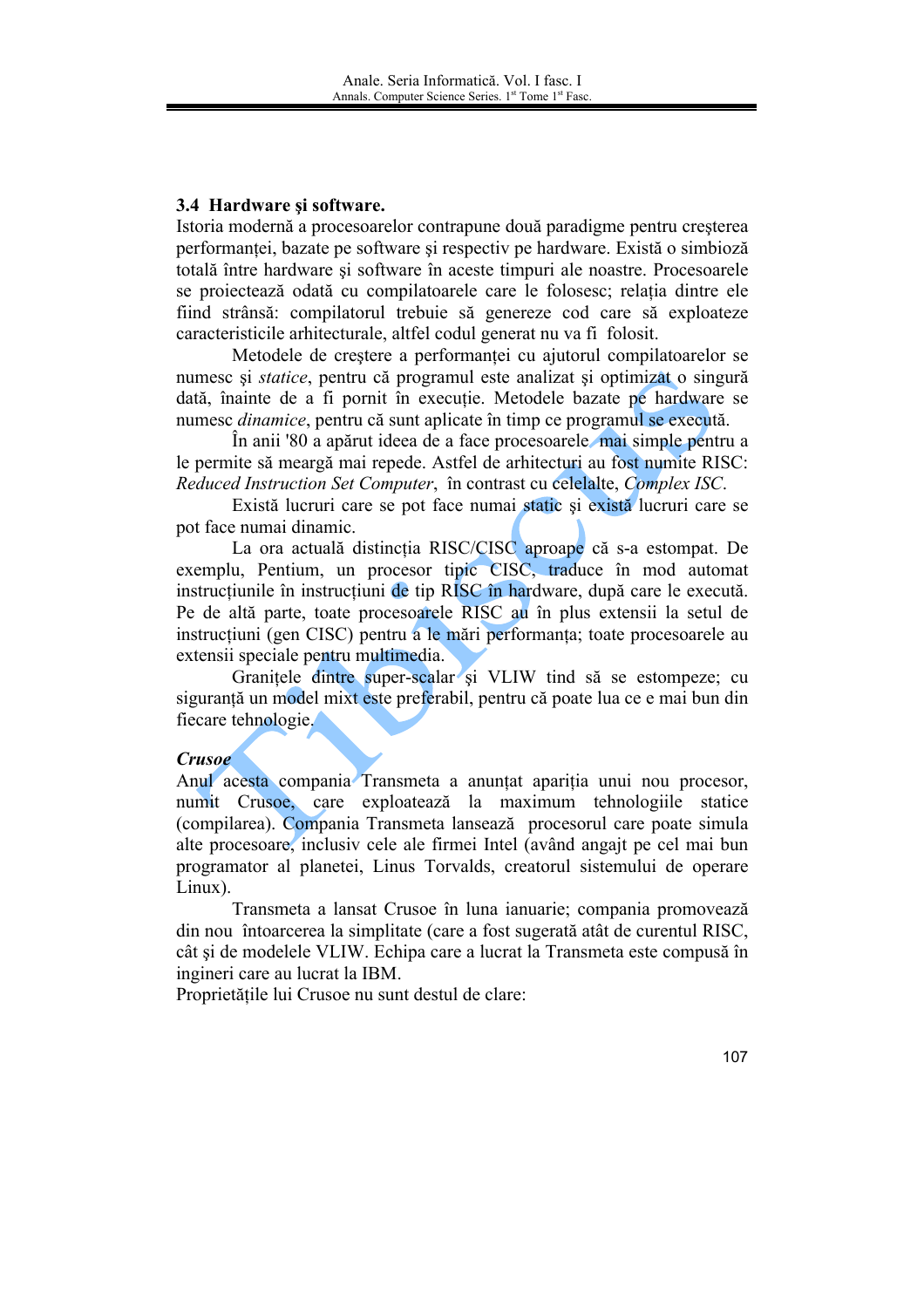- cipul nu are un ceas mai rapid decât procesoarele Intel (versiunile de Crusoe disponibile acum merg doar la 400Mhz, comparativ cu Pentium, care ajunge la 800);
- cipul consumă mai puțină energie și are nevoie de mai puțină răcire. Transmeta afirmă că aceasta îl face ideal pentru laptop-uri. Din păcate, principalul consumator de energie într-un laptop nu este procesorul, ci ecranul si discul; astfel avantajele noului cip vor fi marginale;

### Accesul la memorie

In ultimii 10 ani viteza memoriilor a crescut cu 10% pe an. în timp ce viteza procesoarelor a crescut cu o rata de 60%. Se concluzioneză că această disparitate va continua să se accentueze iar prețul relativ al unui acces la memorie (măsurat în cicli de ceas) va continua să crească.

### **Putere**

Un alt factor care limitează evoluția circuitelor integrate este consumul de putere; în urmă cu 15 ani un procesor consuma 2 wați; astăzi un procesor ca Alpha 80364 consumă 100W; de aici rezultă limitări pentru ceas (puterea consumată creste cu frecventa ceasului), si necesitatea unor dispozitive speciale de răcire; dar tehnologia lucrează în direcția favorabilă: miniaturizarea duce la scăderea puterii necesare. Un alt factor care duce la scăderea puterii consumate este scăderea tensiunilor de alimentare; desi dimensiunea tranzistorilor a scăzut continuu, dimensiunile circuitelor fabricate au crescut, iar puterea consumată a crescut și ea.

## **Complexitate**

Procesoarele cele mai moderne au peste 25 de milioane de tranzistoare. Astfel de circuite sunt foarte greu de verificat și testat. În prezent o companie ca Intel cheltuiește 40% din buget pentru proiectare și dezvoltare, si 60% pentru verificare si testare!

O altă problemă importantă este legată de liniile tehnologice de fabricație: o astfel de instalație costă în prezent două miliarde de dolari. Puține companii își pot permite investiții de o asemenea valoare pentru o tehnologie care se schimbă în 3 ani!

## **Sârmele**

Miniaturizarea nu va putea continua în același ritm exponențial: peste ceva vreme am ajunge la necesitatea de a face un tranzistor mai mic decât un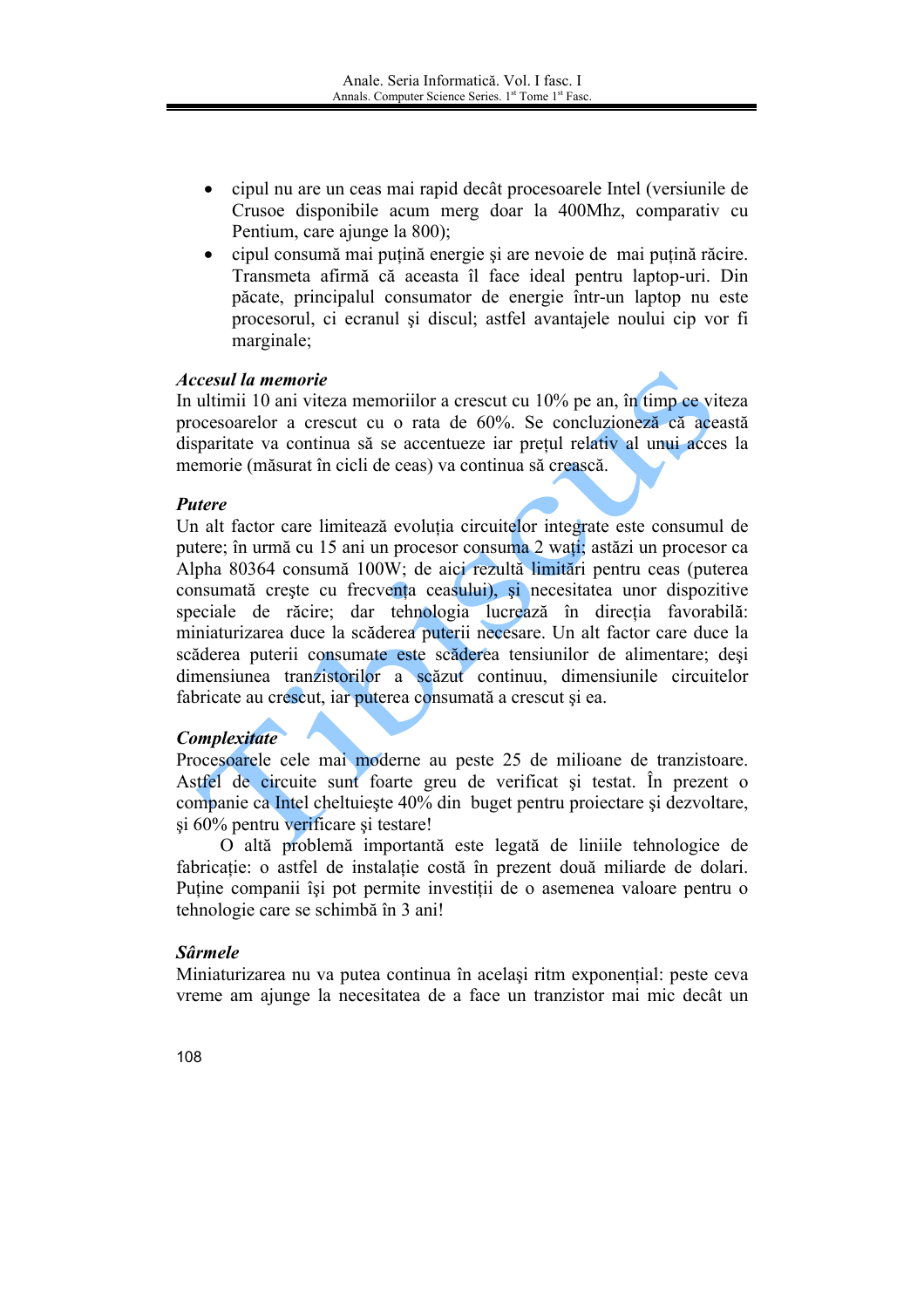atom, ceea ce e evident imposibil. Dar înainte de a atinge un astfel de prag, vor apărea cu siguranță alte probleme.

O analiză interesantă a fost făcută de Mark Horowitz, profesor la universitatea Stanford, într-un articol intitulat "Viitorul sârmelor". Articolul porneste de la caracteristicile electrice ale semiconductorilor si analizează o serie de scenarii posibile pentru tehnologiile de fabricație. Textul ia în considerare o multime de factori, cum ar fi geometria sârmelor, capacități și rezistente, disiparea puterii etc.

Autorul observă că în general sârmele vor evolua în sensul dorit: vor deveni mai scurte, iar viteza de transmisiune a informației nu va scădea, relativ la dimensiunea circuitului. Dacă am lua un microprocesor de astăzi și l-am reduce la scară, sârmele nu ar constitui un impediment în funcționarea sa corectă.

Problema apare însă din faptul că suprafața circuitelor nu scade; o mare problemă sunt sârmele care traversează mai multe module. Lungimea acestora rămâne constantă în milimetri, dar cum viteza ceasului creste mereu, aceasta înseamnă că semnalele electrice nu mai au timp să parcurgă sârmele de la un capăt la altul. La 1Ghz, lumina străbate în vid 30 de centimetri. Dar viteza luminii în solide este mai mică iar viteza de propagare scade semnificativ odată cu numărul de "consumatori" ai sârmei (adică o sârmă conectată la 3 circuite e mult mai lentă decât una cuplată la doar două). De asemenea, liniile lungi de transmisiune vor avea nevoie de amplificatoare, care încetinesc substantial semnalul; va rezulta că circuitele viitorului nu vor mai putea comunica prin semnale globale: va fi imposibil pentru o sârmă să unească diferitele părți ale circuitului. Aceasta este o consecintă de cea mai mare importantă pentru arhitecturile viitoare!

#### **Zgomotul**

Pe măsură ce tranzistorii sunt mai mici, sârmele sunt mai subțiri și consumul de putere este mai mare, circuitele sunt mai sensibile la zgomot, fie el termic, din mediu (de exemplu radiatii cosmice) sau, în curând, chiar efecte cuantice! Fenomenele de transport din semiconductori pe care se bazează tranzistorul sunt fenomene statistice: dar dimensiunile devin atât de mici încât numai câțiva electroni produc semnalele, statistica nu mai operează iar exceptiile vor începe să apară.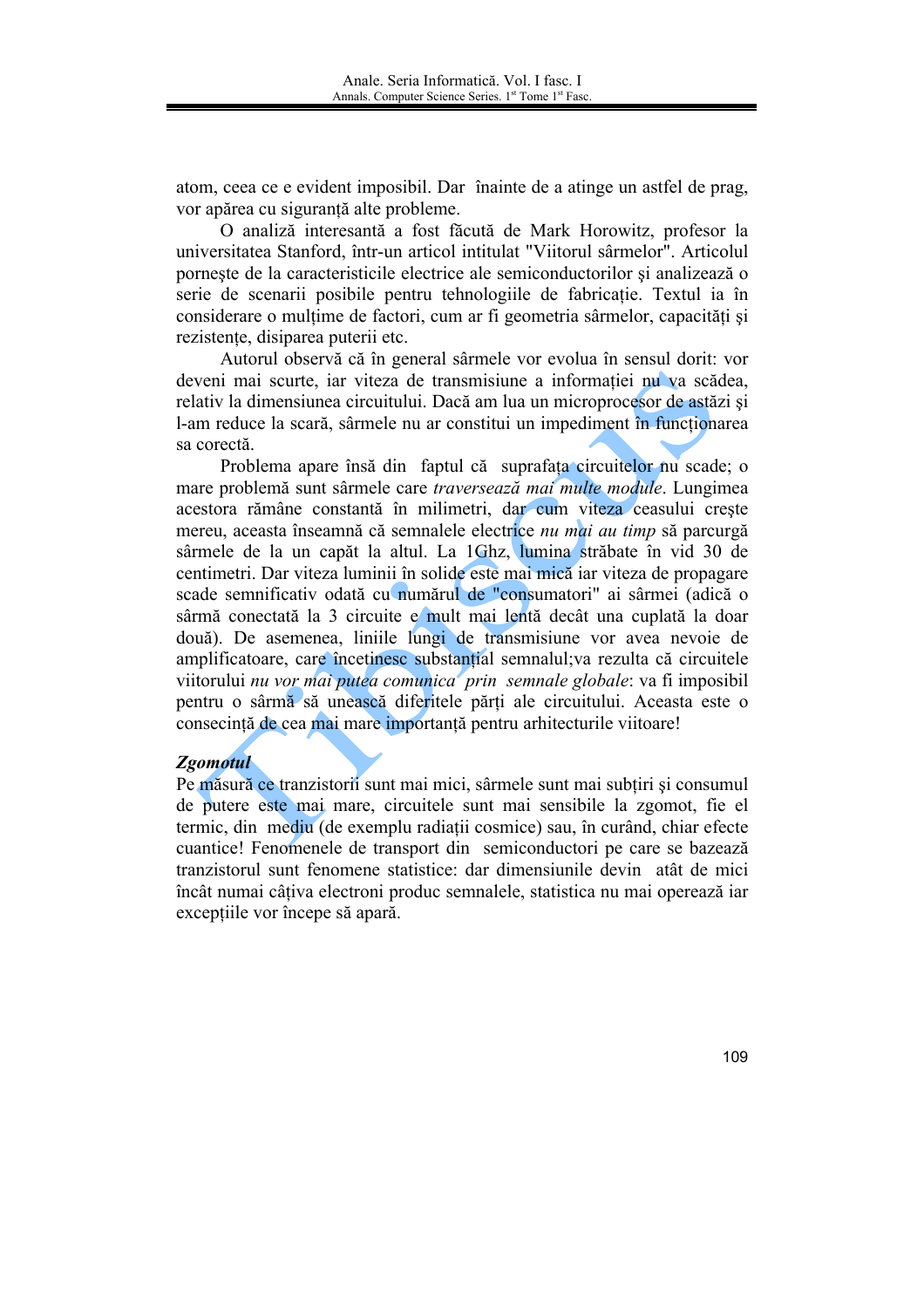## 3.5 Generatia următoare

#### Câteva tendinte:

*Trace cache:* este un cache pentru instructiuni care, în loc de a păstra instructiunile în ordinea adreselor lor, le mentine în ordinea în care este probabil să fie executate.

Execuția speculativă și predicția valorilor: principala limitare în calea execuției paralele a instrucțiunilor sunt *dependențele* între instrucțiuni. Dacă prima instructiune durează mult, atunci a doua nu se poate executa. Soluția folosită este de *a prezice* valoarea rezultată și de a executa și instrucțiunea dependentă. Când rezultatul primei instrucțiuni sosește, este comparat cu cel prezis; dacă predicția a fost corectă, toate sunt bune, altfel instrucțiunea dependentă este re-executată. Există felurite forme de predictie a valorilor, unele folosite deja de multă vreme (cum ar fi predictia salturilor, care este descrisă în PC Report -din august 1999.

Executia predicată, care este folosită de procesoare de prelucrare de semnal ca Texas Instruments C6X, și care va fi una din trăsăturile fundamentale ale noii arhitecturi de la Intel, Merced. Execuția predicată evită executia instructiunilor de salt (de exemplu, când avem o structură de genul if-then-else, o arhitectură predicată poate executa ambele ramuri ale condiției).

#### Multi-procesoare

O evolutie naturală este de a face saltul de la mai multe procesoare legate printr-o magistrală comună (ca în cazul sistemelor cu multiprocesoare simetrice) în procesoare strâns cuplate, pe aceeași pilulă de siliciu.

Astfel de scheme există deja: procesorul pentru mainframes IBM S/390 are două nuclee identice, care execută sincron acelasi program: în cazul în care rezultatele nu sunt identice se execută o exceptie și programul este reluat. Acesta este un exemplu în care mai multe resurse sunt folosite pentru o fiabilitate sporită, dar IBM a anuntat că viitorul lor procesor G5 va contine două nuclee independente pe aceeași pilulă, permitând realizarea unor sisteme multi-procesor cu un singur cip.

#### **Multithreading**

O evoluție naturală ar fi spre a exploata alte forme de paralelism decât cel la nivel de instrucțiune (ILP).Calculatoarele moderne exploatează paralelismul la nivel de proces, dar există forme intermediare, si s-ar putea să vedem arhitecturi din ce în ce mai orientate spre acestea: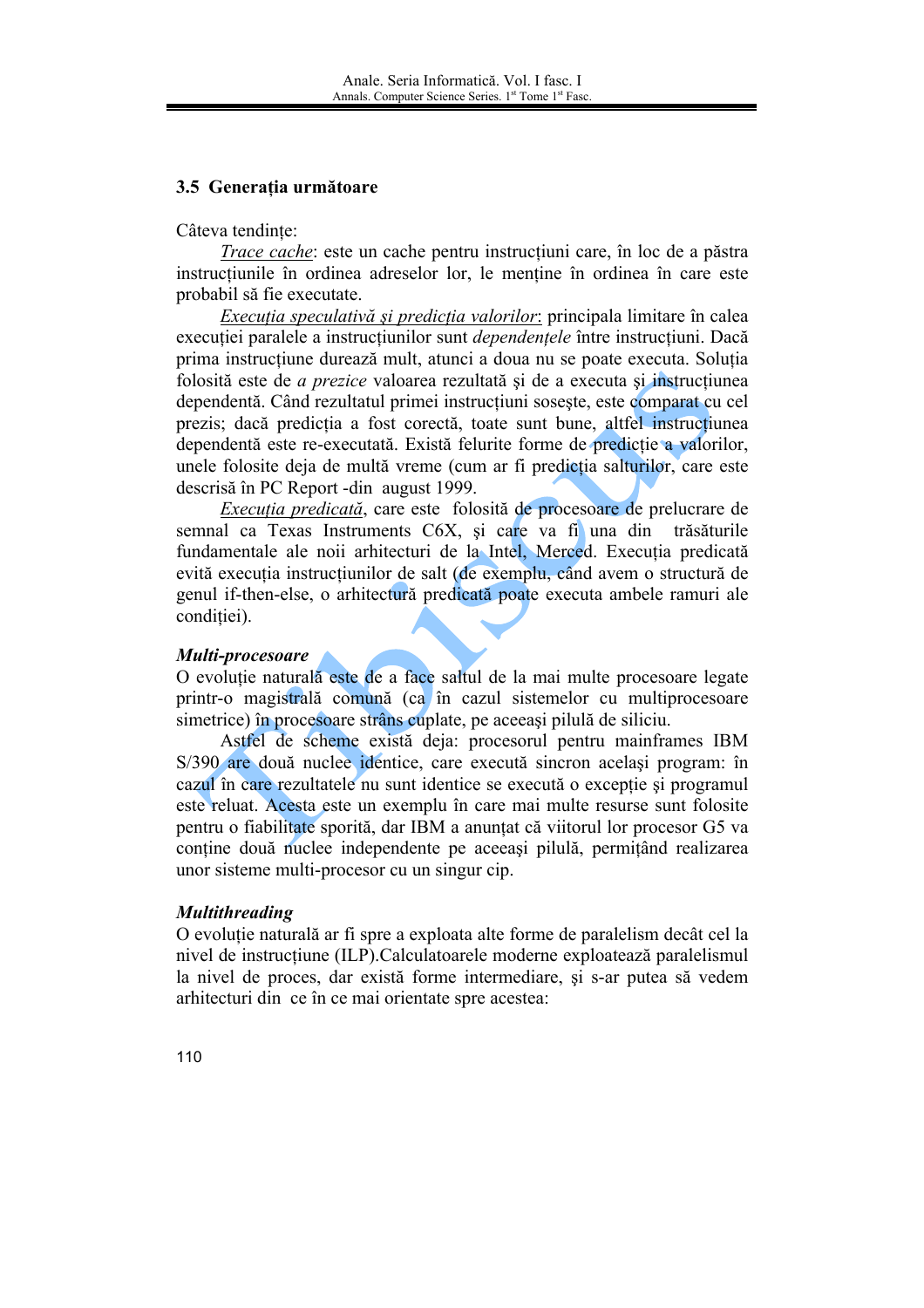- Paralelism la nivel de buclă: în care iteratii succesive ale unei bucle sunt executate în paralel.
- Paralelism la nivel de *thread*:

Există o mulțime de inovații arhitecturale legate de aceste tehnologii, încă ne-integrate în produse comerciale:

- Thread-level data speculation: este o metodă de a implementa paralelismul la nivel de buclă, lansând câte un thread pentru fiecare iteratie a buclei. De exemplu, proiectul STAMPede de la Universitatea Carnegie Mellon, condus de profesorul Todd Mowry  $(http://www.cs.cmu.edu/~tcm/$ explorează această alternativă STAMPede.html).
- Simultaneous multi-threading, propus la universitatea din Seattle în 1995. Această tehnologie menține starea fiecărui thread în hardware și permite comutarea rapidă între thread-uri. Se pot distinge două variante, ca în caseta "Multithreading": una din variante- în fiecare ciclu de ceas putem executa instructium dintr-un alt thread, si alta- în fiecare ciclu, instructiunile din thread-uri diferite candidează pentru unități functionale diferite.

Avantajul unor astfel de scheme este că, dacă un thread execută operații care au nevoie de mult timp (de exemplu accese la memorie), punem alte thread-uri care sunt gata de executie, folosind mai eficient unitățile functionale ale procesorului.

Următoarele proiecte de cercetare încearcă să privească nu numai în viitorul imediat, ci să anticipeze peisajul calculatoarelor peste zece ani și mai mult. La acea dată barierele impuse de fizică vor fi atinse, astfel va trebui să ne așteptăm la o încetinire a vertiginoasei creșteri de performanță.

## **IRAM, Smart Memory**

Projectul IRAM (Intelligent RAM) de la Berkeley este condus de David Patterson (http://iram.cs.berkeley.edu/) si îsi propune integrarea tehnologiilor de fabricatie a memoriilor și procesoarelor (la ora actuală liniile de fabricație sunt complet diferite).

Un proiect foarte asemănător este cel de la Stanford, al profesorului Mark Horowitz, numit Smart Memories

(http://velox.stanford.edu/smart memories/).

Aceste proiecte încearcă să depășească problema accesului lent la memorie prin distribuirea unitătilor de procesare printre memorii, astfel încât accesul să fie paralel și rapid.

## $RAW$